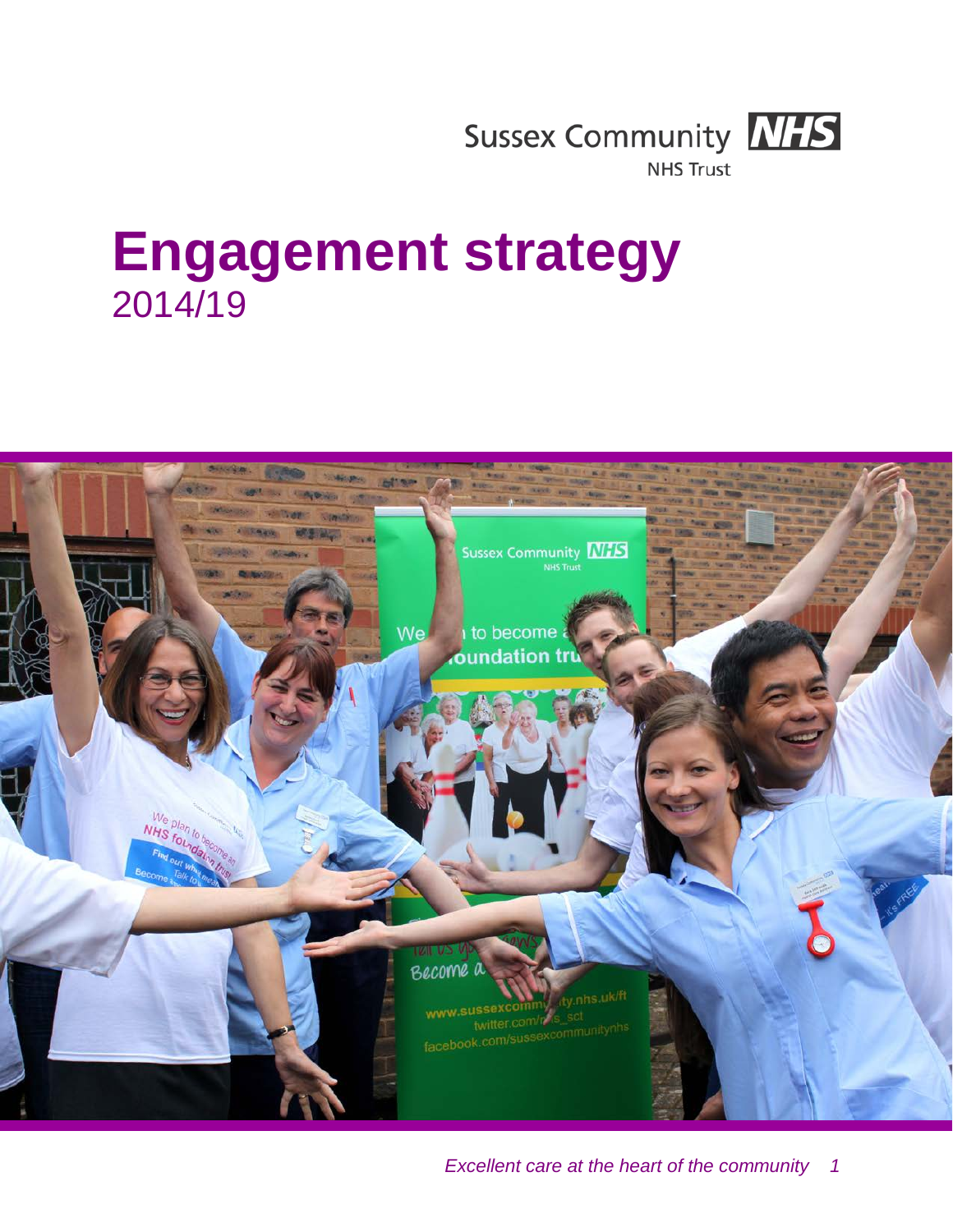## **Contents**

**Of our engagement strategy**

| <b>Executive summary</b>                                                                                               | p2                     |
|------------------------------------------------------------------------------------------------------------------------|------------------------|
| Our commitment to engage                                                                                               | p3                     |
| with the people that use our services<br>with our staff<br>with our corporate stakeholders<br>with the people we serve | p6<br>p8<br>p10<br>p11 |
| <b>Monitoring and evaluation</b>                                                                                       | p14                    |
| <b>Conclusion</b>                                                                                                      | p14                    |
| <b>Appendix one: Implementation</b>                                                                                    | p17                    |
| <b>Appendix two: Risks and mitigants</b>                                                                               | p24                    |
| <b>Appendix three: Glossary of terms</b>                                                                               | p25                    |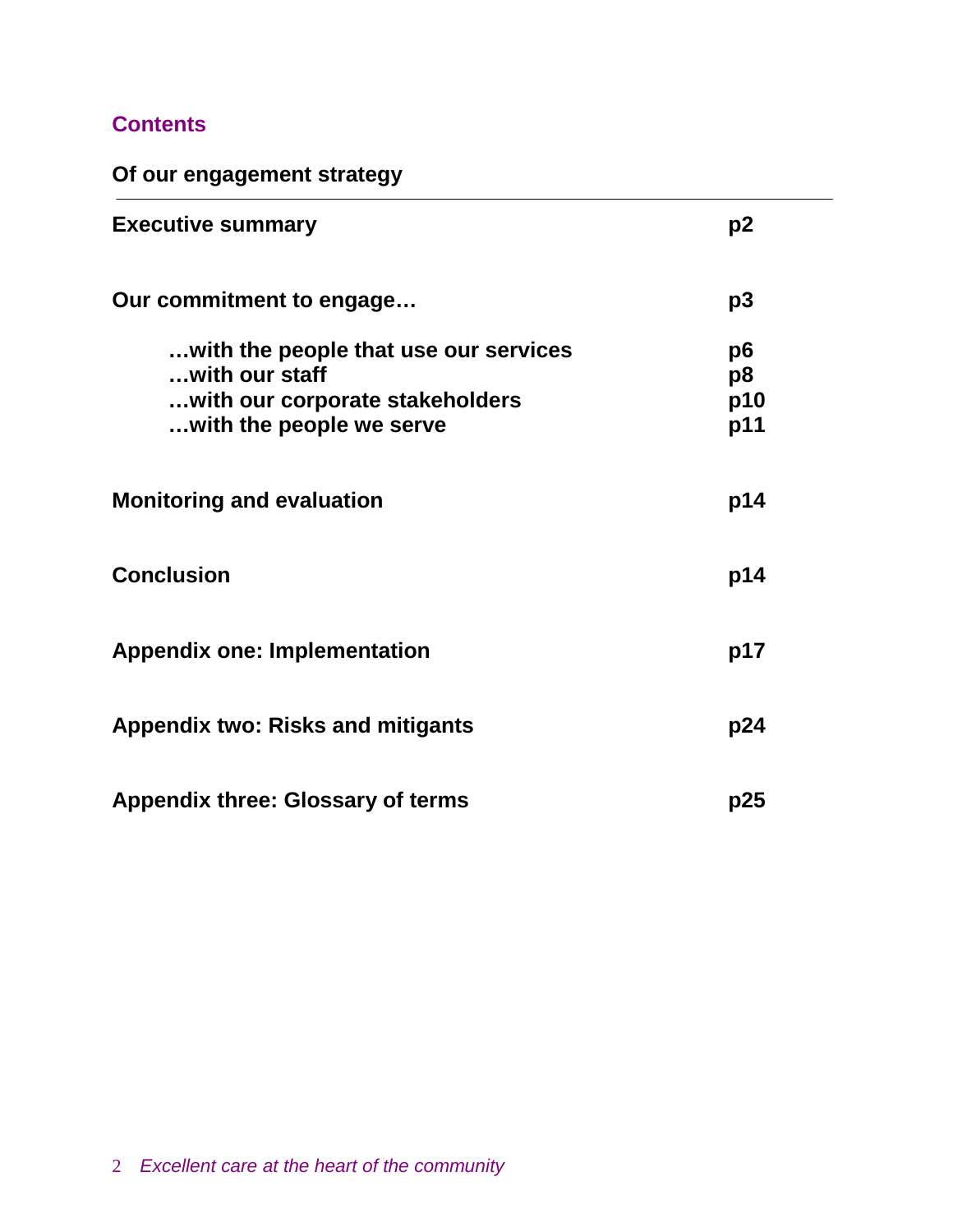## **Executive summary**

We need the support, commitment and hard work of everyone involved in health and care in our area in order to deliver high quality personalised services and realise our vision of **excellent care at the heart of the community**.

This strategy sets out how we will secure this support through effective engagement.

Effective engagement will put the people we serve at the heart of all we do and give coherence to our dialogue with them, from one-to-one interactions to trust-wide consultation about major change. Through this work we will live and breathe our values and exceed our commitments as expressed in the NHS Constitution.

Delivering the strategy will embed the spirit, principles and practices of effective engagement within our structures, governance and operations. Our work will rest upon a stakeholder management approach which will provide consistency for engagement across our key stakeholder groups: the people that use our services, our staff, our corporate stakeholders and the people we serve.

I commend this strategy to you and welcome your support in our work to achieve the objectives it commits us to.

Caroline Beardall Director of human resources, organisational development and communications May 2014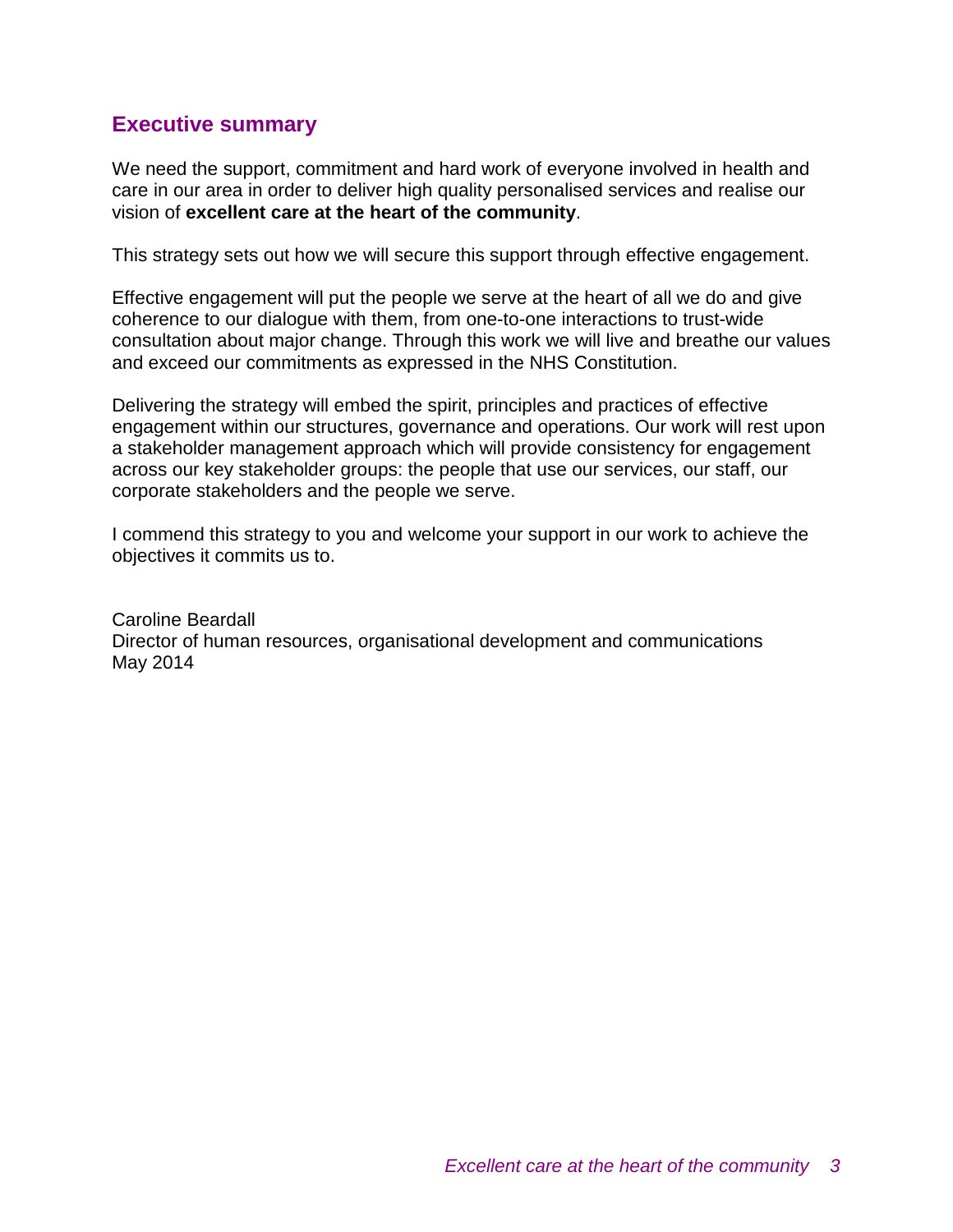## **Our commitment to engage**

#### **Why engagement matters to us**

Our vision of **excellent care at the heart of the community** points to where we want to get to whilst our strategic goals move us in the right direction:

- We will provide excellent care every time to reinforce wellbeing and independence.
- Working with our partners we will personalise services for the individual.
- We will be a strong sustainable business, grounded in our communities and led by excellent staff.

Only through effective engagement will we achieve these goals. This engagement strategy shows how we will do this by:

- Engaging with and energising our staff as our most important asset.
- Embedding a culture that places quality at the heart of everything we do.
- Listening to our stakeholders and acting on what they tell us.
- Engaging with the people we serve to develop our services and proposals for change.

#### **What we mean by effective engagement**

Engagement is the way we build and maintain meaningful interaction with our stakeholders, described below under **stakeholder management**. It is about relationships, involvement, participation, dialogue and respect. Effective engagement reflects the rationale put forward in the Engagement Cycle (*InHealth Associates, 2013*) for why NHS organisations should engage:

- **Moral**: it is a fundamental right for the people we serve.
- **Business**: it makes sound business sense.
- **Social & political**: it leads to more trusting and confident relationships.
- **Health**: it improves outcomes and responsiveness.

Within our engagement strategy we use two specific expressions to guide our work:

- *People that use our service*s patients, their families, relatives and carers.
- *People we serve* our wider public across West Sussex and Brighton & Hove, including people that might not access care.

In our work we will fulfil the government's expectation that there should be 'no decision about me, without me'. Effective engagement is thus delivered at two levels:

- **Individual**: we engage with people in managing their own health and care.
- **Community**: we engage with people and/or their representatives to plan services and develop and implement proposals for change.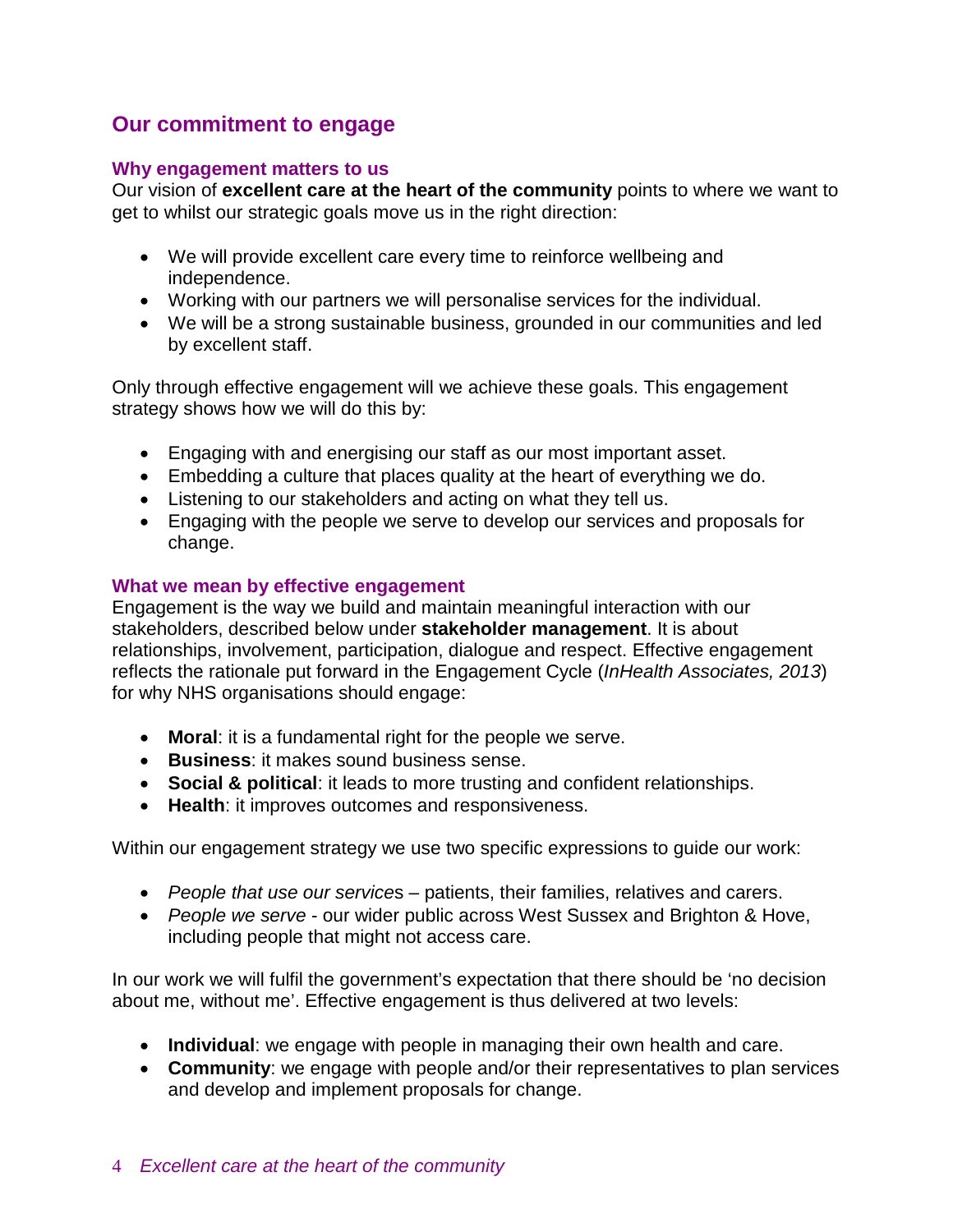#### **Equality and equity**

Our more marginalised communities – sometimes described as *hard to hear* or *not listened to* – can have the greatest healthcare needs yet face barriers to accessing services. Appropriate and sensitive engagement with these communities will help us develop a better understanding of their needs and how to meet them and enhance their confidence and skills.

The strength of our cooperation with local authorities, NHS partners and voluntary and community sector (VCS) groups will be key to our success in promoting equality and equity. We recognise the vital role the VCS plays in supporting people from specific communities to access services and will work with the VCS to engage with people. For more details see under **engaging with the people we serve.**

All communications, engagement and service experience activities will as far as practicable be subject to equality and equity impact assessments.

#### **Stakeholder management: the key to effective engagement**

Our engagement work will be based upon the identification and segmentation of our stakeholders and activity to meet their needs and expectations. Stakeholders have different needs and interests, and segmenting and prioritising enables us to target our engagement most appropriately.

SCT staff leading projects, programmes, workstreams and services in operations and strategic change will identify their stakeholders and work to engage with them. They will be supported to do this via our leadership development programme and by our in-house marketing & communications and service experience teams.

Our stakeholder management approach provides consistency for our engagement across four key stakeholder groups (fig1 below):

- People that use our services.
- Staff.
- Corporate stakeholders.
- People we serve.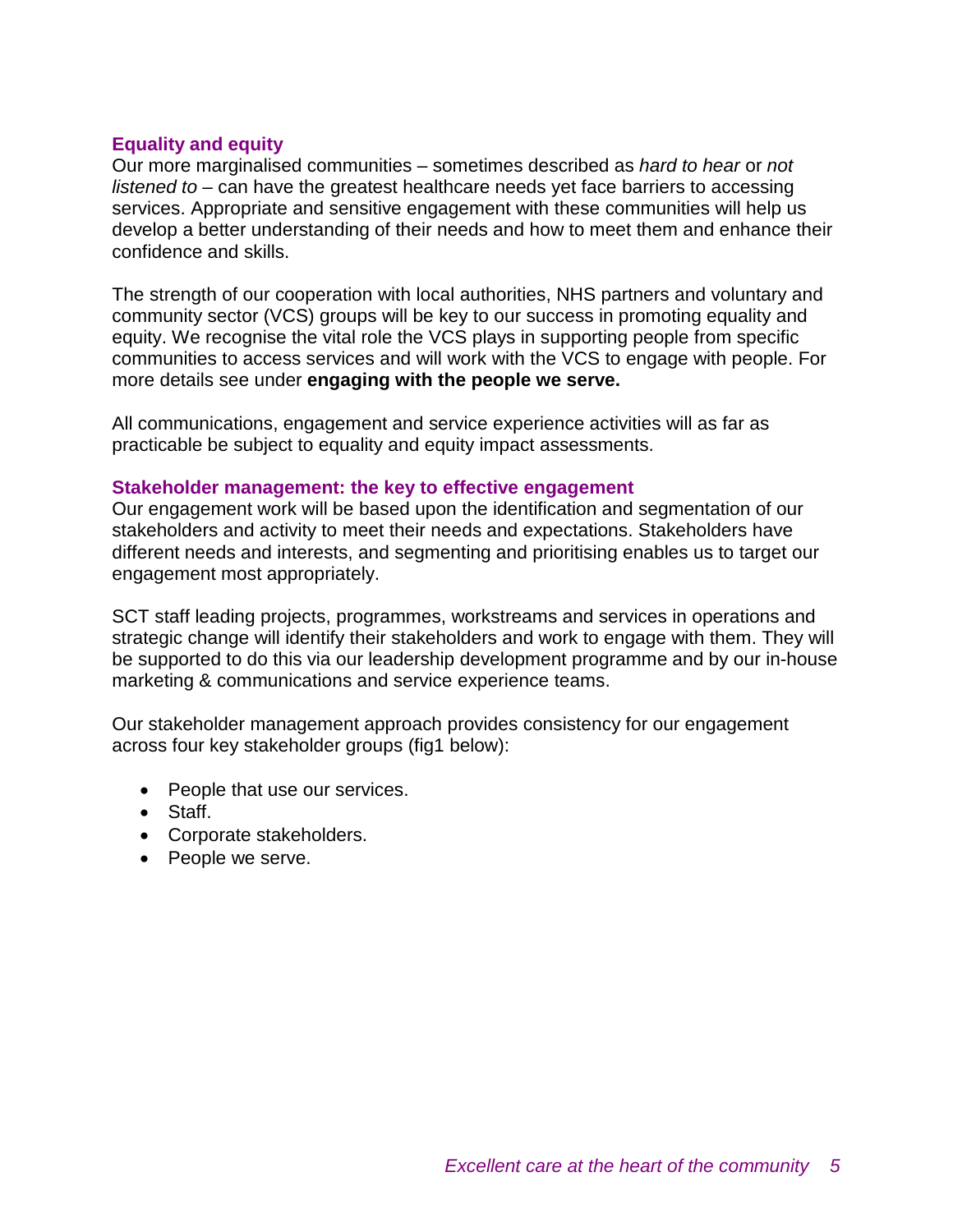## **Figure 1: our stakeholders.**

#### **Corporate stakeholders**

#### **Commissioners**

Clinical commissioning groups Local councils (BHCC, WSCC) NHS England Clinical senates

#### **Health & care partners**

Acute trusts (BSUH, SASH) Western Hospital NHSFT Sussex Partnership NHSFT Health & wellbeing boards Academic health science network NHS 111 Care & nursing care homes Other providers eg IC24

## **Independent practitioners**

GPs Professional committees Clinical networks

#### **Influencers & regulators**

MPs; Elected council members Healthwatch; Health scrutiny Local, national and trade media NHS TDA, Monitor Care Quality Commission NICE, Health & Safety **Executive** Royal Colleges, local education and training boards

#### **People that use our services**

SCT patients Carers/relatives 'Friends of' groups Patients groups Expert patient group

**Excellent care at the heart of the community**

#### **Staff**

Board **Executive** Staffside Clinical executive Heads of service Specific staff groups **Volunteers** All staff

#### **People we serve: Our communities**

The entire public People using other NHS services Voluntary & community sector groups Faith groups NHSFT membership User/patient groups Local businesses

#### **Marginalised, seldom heard**

Including BME groups; older people; people with learning difficulties or physical disabilities; people with mental health needs; rough sleepers, people in residential settings etc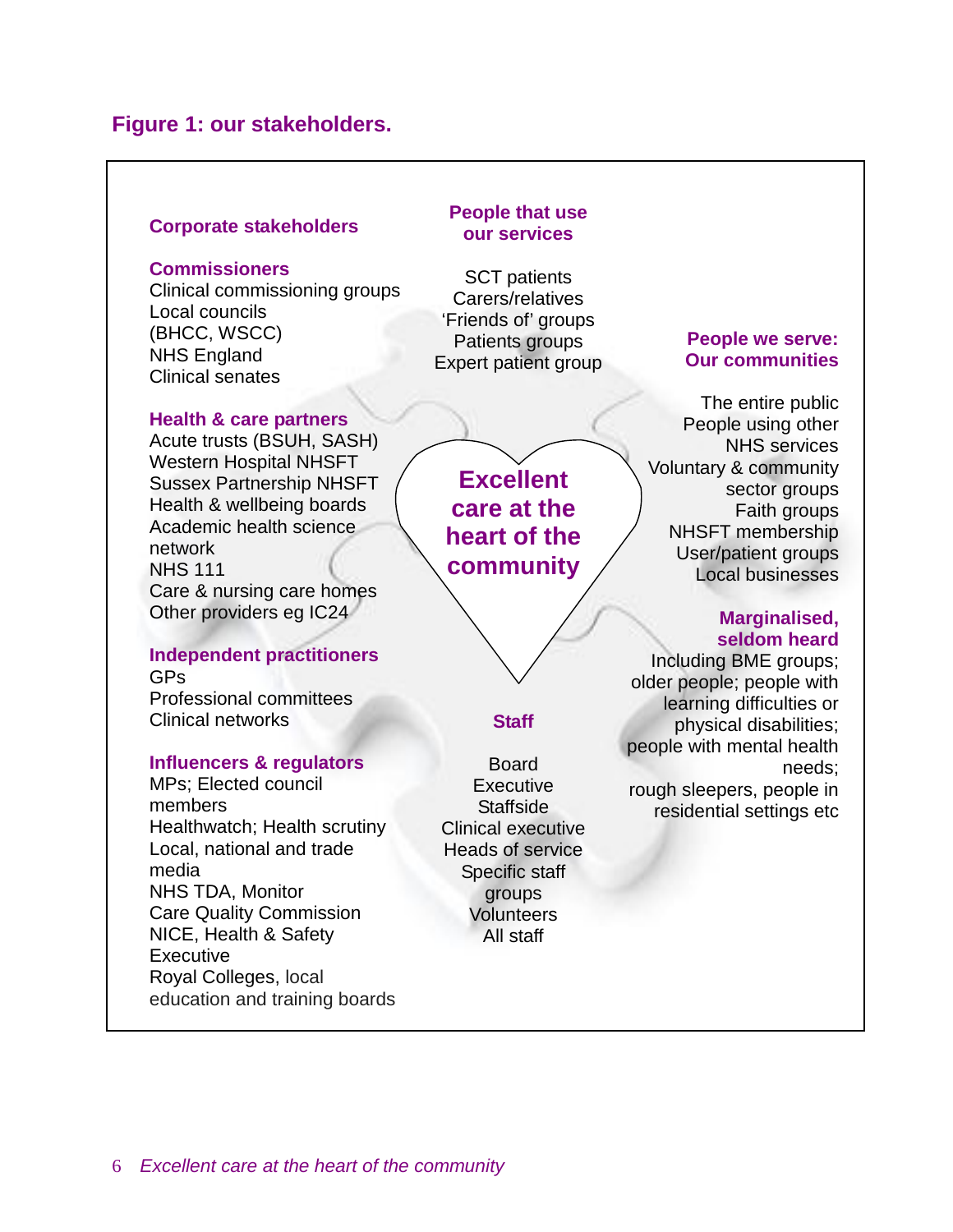## **Engaging with people that use our services**

Our engagement strategy will ensure we exceed our statutory and good practice responsibilities to engage with the people that use our services – by which we mean our patients and their families, relatives and carers. Work delivered within this section of the strategy will have two clear objectives:

- **Our objective: Each person can expect that their care will be excellent.**
- **Our objective: Our services will be shaped by the people that use them.**

#### **National drivers**

We will meet all good practice and statutory duties with regard to engagement:

- The NHS Constitution commits that every individual deserves to have as good an experience of the NHS as we can provide. We aim to exceed this by delivering excellence every time.
- NHS England's planning quidance 2013/14 requires us to become more customer-focused, to implement the Friends and Family Test and collect realtime feedback by 2015.
- The government's response to the Francis report *Hard Truths* urges us to ask 'what could we do better' and 'what could we do to give you what you need'? It requires trusts to promote openness and feedback and to welcome complaints.

#### **Our clinical care strategy**

Approved by the board in October 2013, our clinical care strategy shows how we will:

- Provide excellent care every time to reinforce wellbeing and independence.
- Deliver services that are shaped by the people that use them.

Our clinical care strategy puts people at the centre of all we do and ensures we deliver specified outcomes across our clinical services. Our success will enable us to demonstrate engagement as below:

#### **Our patient experience strategy**

Our patient experience strategy approved in May 2013 details how we gain insight into the experiences of the people that use our services and use this to drive improvement.

The strategy identifies five key stages:

- **Capture:** obtaining information from people about their experience of our care.
- **Analysis:** looking for where we need to improve and examples of great practice.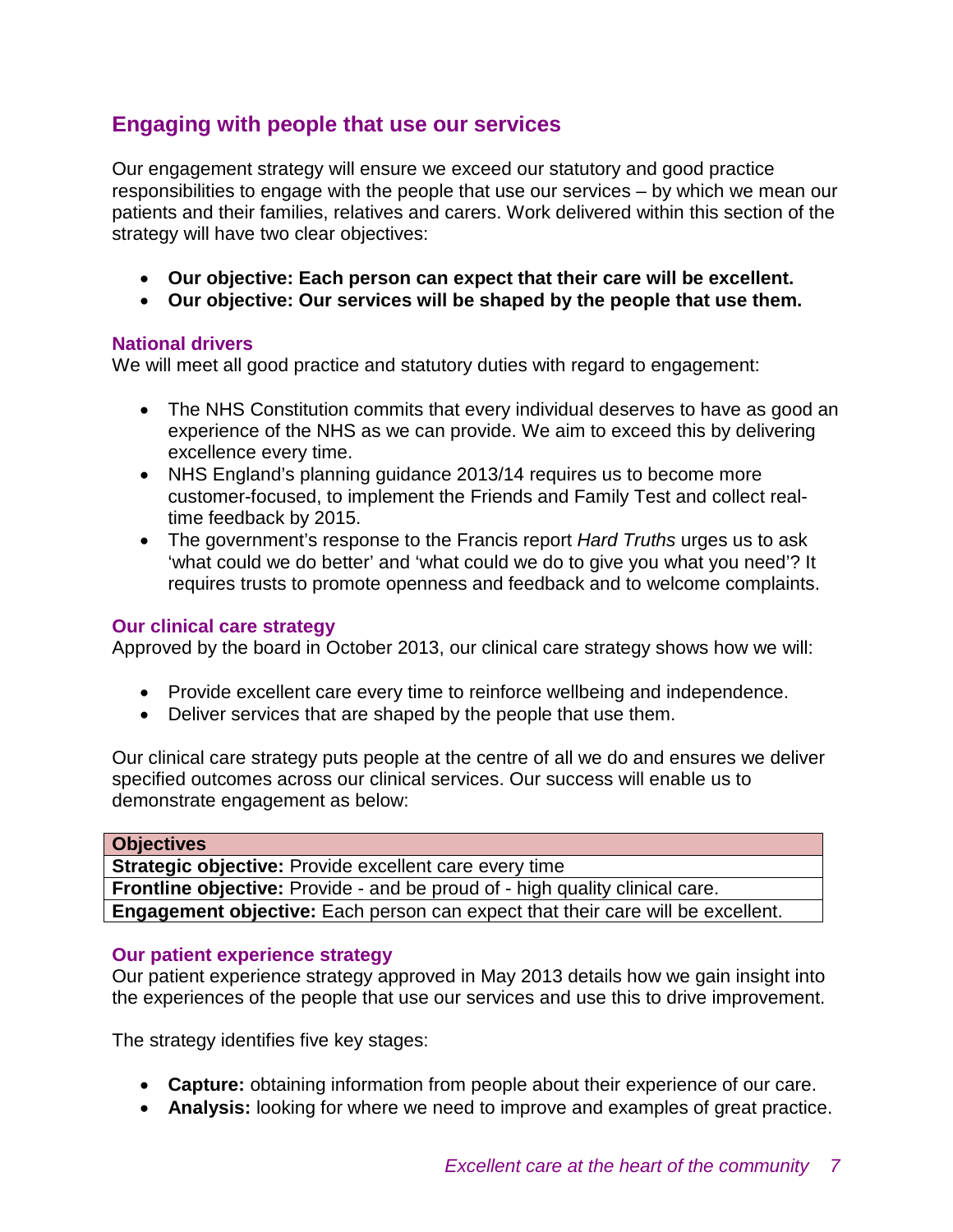- **Improvement:** making changes that have a positive impact on quality.
- **Measurement:** assessing impact to ensure we make a positive difference.
- **Feedback:** telling people what we have done.

We currently have in place a number of methods that give us insight into quality and people's experience of our care:

- Performance data that reflects experience, including quality, safety and access.
- Information from compliments, complaints, PALS enquiries and incidents.
- Friends & Family test and other surveys.
- Feedback via the SCT website, other external websites and social media.
- Feedback during director-led visits to services.
- Feedback from representative groups, such as Healthwatch.
- Authoritative external sources: Care Quality Commission reviews; Patient-led assessments of the care environment (PLACE); feedback from the Parliamentary Health Service Ombudsman; NHS staff survey.

We additionally hear about people's experiences by:

- Welcoming people and their representatives to meetings of the board in public.
- Hosting a monthly meeting for representative groups with the trust chair.
- Hearing people's stories about what it *feels* like to use our services at most board meetings, new staff induction, training events, our leadership conference etc.

We have clear plans to improve the ways we capture and analyse feedback from the people that use our services, and to use what we learn to drive improvement.

#### **Objectives**

**Strategic objective:** Collect insight into the experiences of the people that use our services and use what we learn to drive improvement.

**Frontline objective:** Each service will engage to gain insight, identify opportunities for improvement and implement service experience improvement projects annually. **Engagement objective:** Our services will be shaped by the people that use them.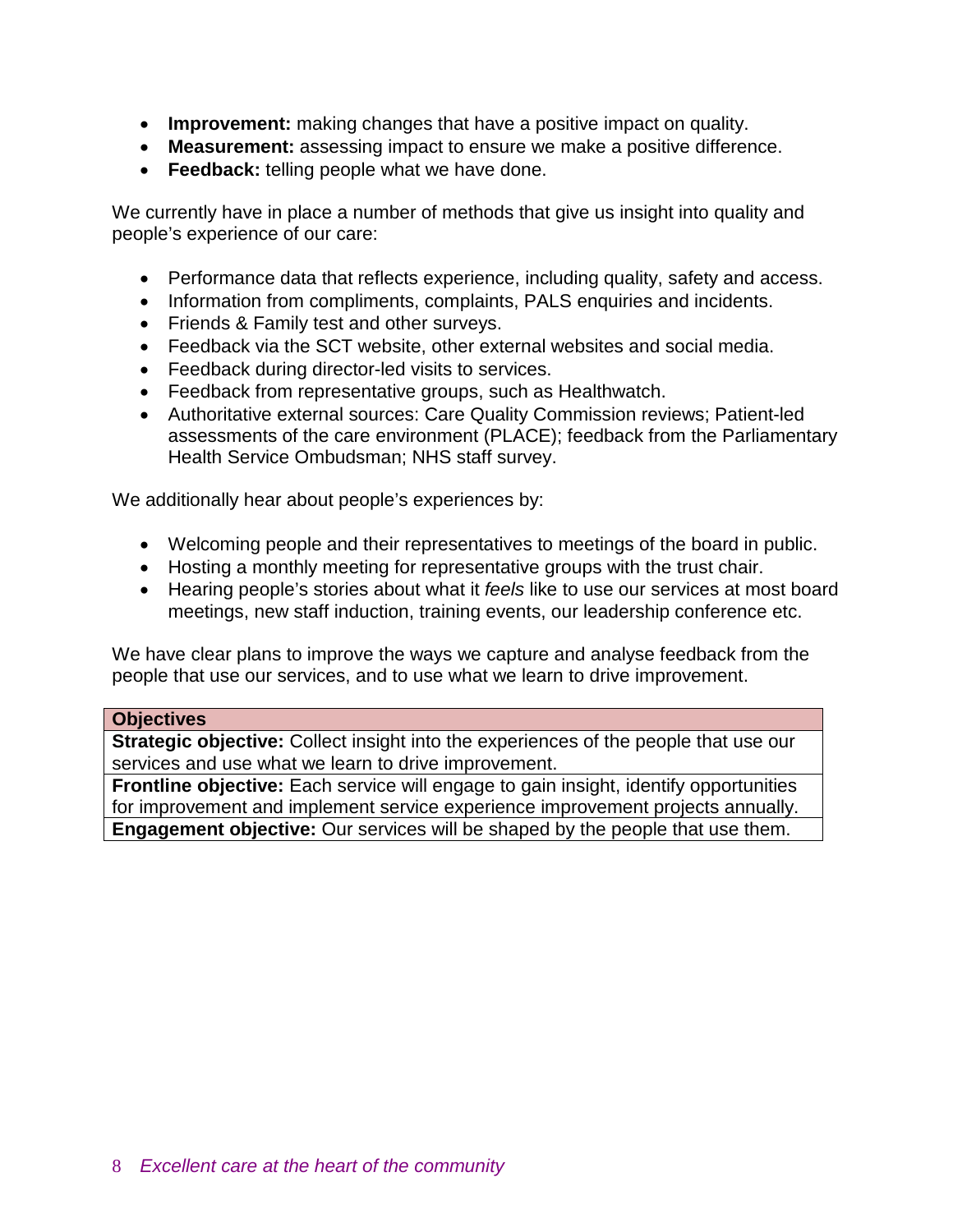## **Engaging with our staff**

Staff engagement is about staff feeling engaged with each other and the trust, having energy, resilience and pride, working more effectively and committing to our vision and values. High levels of staff engagement in the NHS have a positive impact on quality and cost and on the experience of staff and people that use services.

We will continue to implement the annual NHS staff survey. Our 2013 survey results show much improved engagement and staff satisfaction scores year-on-year and in comparison with other trusts. We also collect feedback via our own qualitative and quantitative activity and are piloting use of the cultural care barometer tool.

#### **Our objective: promote staff engagement and foster a positive attitude amongst all staff towards the trust and our values.**

#### **Staff wellbeing**

Studies suggest that the most important factor in staff engagement is the extent to which staff believe management is interested in their wellbeing. To foster this we:

- Address areas in the staff survey and other feedback referring to staff wellbeing.
- Develop and implement an integrated staff wellbeing strategy.

Our healthier workforce group was set up in 2013 to build health, wellbeing and resilience in our workforce. We promote its activities and outputs across our internal communications. Supporting staff to be healthy reflects our responsibility as a good employer, and will impact on the wellbeing of the people we serve.

#### **Delivering the staff pledges of the NHS Constitution**

Four of the pledges of the NHS Constitution impact on staff engagement. We outline these below, followed by our steps to meet our commitments and promote engagement.

**The NHS commits** to provide all staff with clear roles and responsibilities and rewarding jobs. We deliver this by:

- Giving all staff clear details of what we expect of them.
- Ensuring staff have job descriptions and receive regular supervision.
- Making all staff aware of how as individuals and in their teams they contribute to the achievement of our vision, values and goals.

**The NHS commits** to provide staff with personal development, appropriate education and training, and support to enable them to fulfil their potential. We deliver this by:

- Delivering comprehensive induction and training programmes.
- Delivering high quality supervision, appraisal and personal development plans.
- Developing staff and nurturing talent within the trust.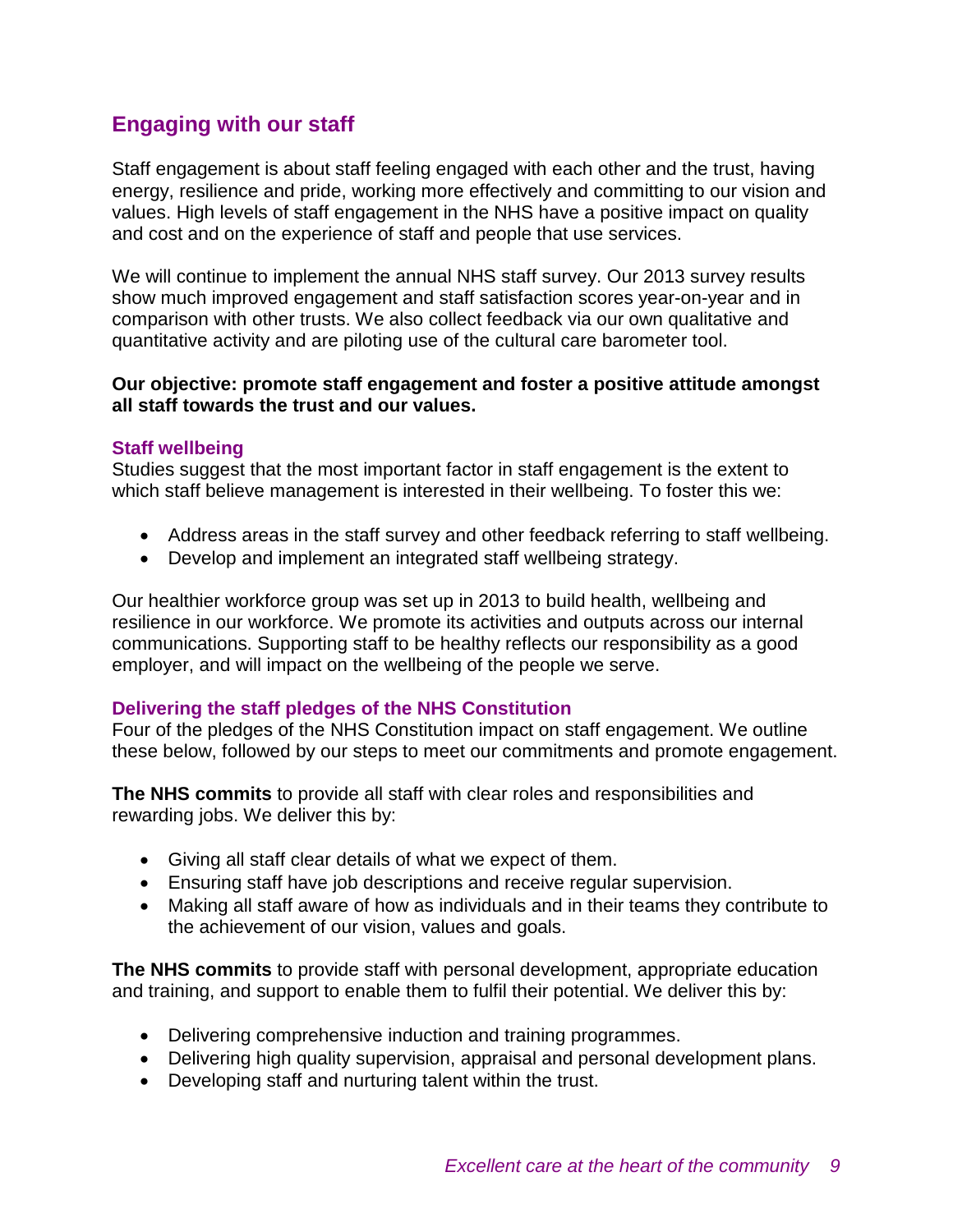**The NHS commits** to provide support and opportunities for staff to maintain their health, wellbeing and safety. We deliver this by:

- Implementing our healthier workforce strategy.
- Ensuring staff are aware of health and safety requirements.

**The NHS commits** to engage staff individually, through representative organisations and through partnership working arrangements. We deliver this by:

- Communications & engagement activity as shown in our implementation plans.
- Offering support for team development and strengthening our leaders.
- Engagement in line with our policy on the management of change.

#### **Internal communications and engagement**

We use a range of processes to communicate and engage with staff and encourage open and honest feedback and challenge. We deliver this via:

#### *Embedding communication and engagement as a line management responsibility*

We support line managers at all levels to deliver internal communications and engagement. This ensures we embed the key findings of the landmark report *Engaging for success* (MacLeod & Clarke 2009) with regard to employee engagement:

- Leaders need to be visible and in touch with their front line staff.
- Empowered employees have a voice which is listened to and acted upon.
- Behaviour is consistent with our values, leading to trust and integrity.

#### *Delivering internal communication*

We deliver a range of internal communications processes and products consistently and to a high standard in terms of content and branding. We use these to:

- Promote our commitment to high quality, personalised care.
- Involve and listen to people
- Promote our culture of openness and transparency.

#### *Facilitating two-way communication*

We collect qualitative and quantitative feedback from staff and maintain two-way communication via roadshows, conferences, briefings, meet the executive sessions etc. We are working to promote better two-way communications.

#### **Objectives**

**Strategic objective:** Improve our staff engagement and satisfaction measures as recorded in the annual staff survey and other measures year-on-year.

**Frontline objective:** All managers will deliver excellent staff communications.

**Engagement objective:** Foster a positive attitude amongst staff towards the trust and our values.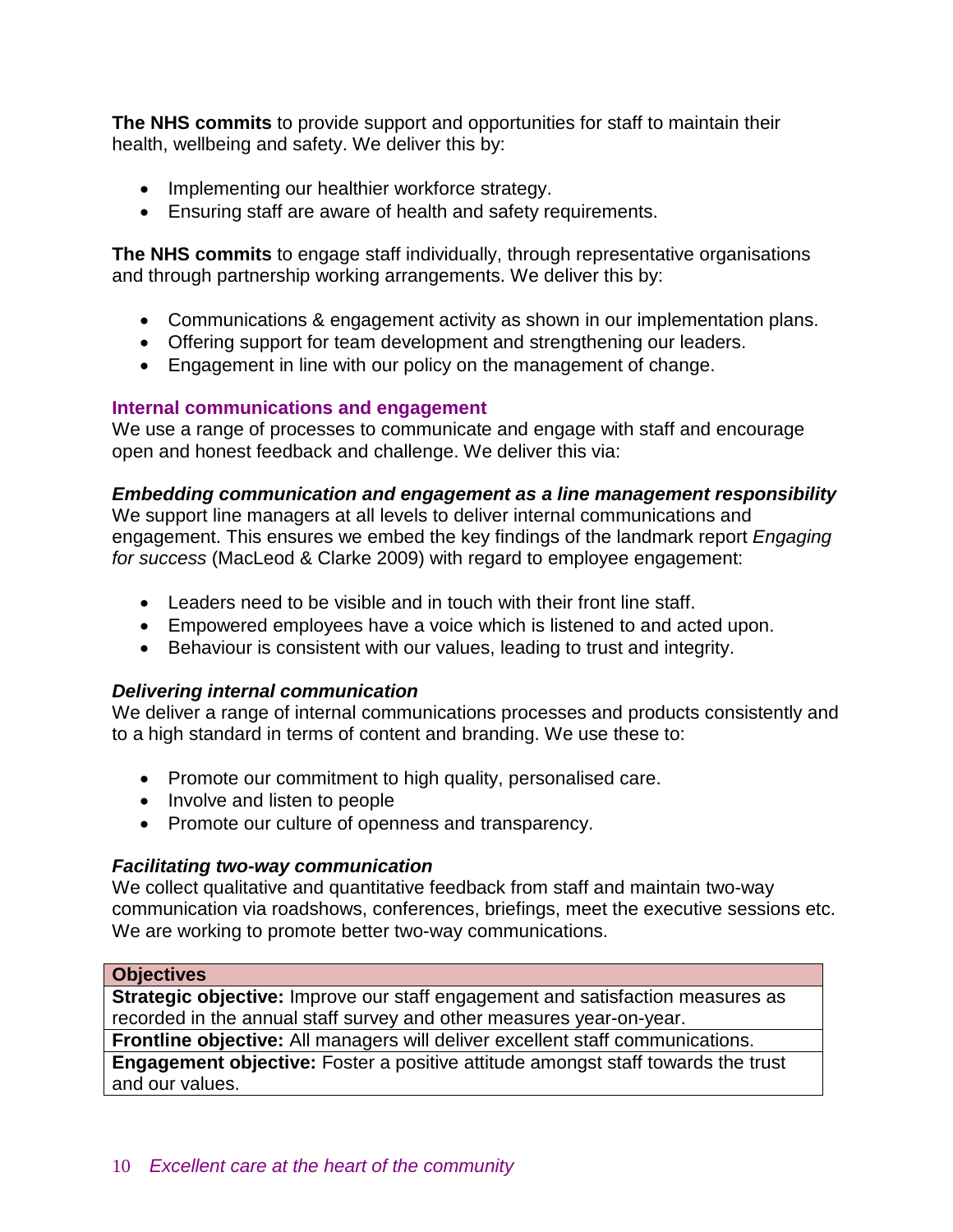## **Engaging with our corporate stakeholders**

As the specialist provider of community health and care we are uniquely placed to promote transformation in the ways health and care are delivered. This section of our strategy outlines how we work to build our reputation and drive transformational change through engagement with corporate stakeholders (see fig.1 earlier).

#### **Our objective: secure support of our corporate stakeholders for our vision, values and goals.**

#### **Processes**

We outline below our three key processes for managing our corporate stakeholder relationships. Consistent engagement across all three enables us to:

- Promote the health and wellbeing of the local communities we jointly serve.
- Account for our performance and build our reputation.
- Secure support for our strategic and transformation goals, including FT status.

#### *Direct personal relationships*

Direct personal relationships between our leaders and stakeholders are central. Our chair, non-executive directors, executive leadership, wider clinical executive and heads of service are responsible for engaging with corporate stakeholders and strengthening relationships with them. These responsibilities are met via regular group or one-to-one meetings or through one-off meetings called by an interested party. They include contracting discussions with our CCGs, and the ways we account for our performance.

#### *GP engagement*

Through local 'account management' responsibilities and a monthly GP newsletter we build and enhance our relationships with each local GP practice.

#### *Planned communications and engagement*

We issue a number of communications and engagement outputs in line with our brand management strategy approved in December 2013. These include:

- Media work, website and social media.
- Corporate publications, such as the annual report, quality account & annual plan.
- Corporate events, including the annual general meeting.
- The SCT weekly message, sent to all corporate stakeholders.

#### **Objectives**

**Strategic objective:** Corporate stakeholders will understand our vision, values, goals & performance and we will understand their needs, expectations & concerns. **Frontline objective:** Staff will be aware of the wider context within which we work and how their performance affects our reputation.

**Engagement objective:** Secure the support of our corporate stakeholders for our vision, values and goals.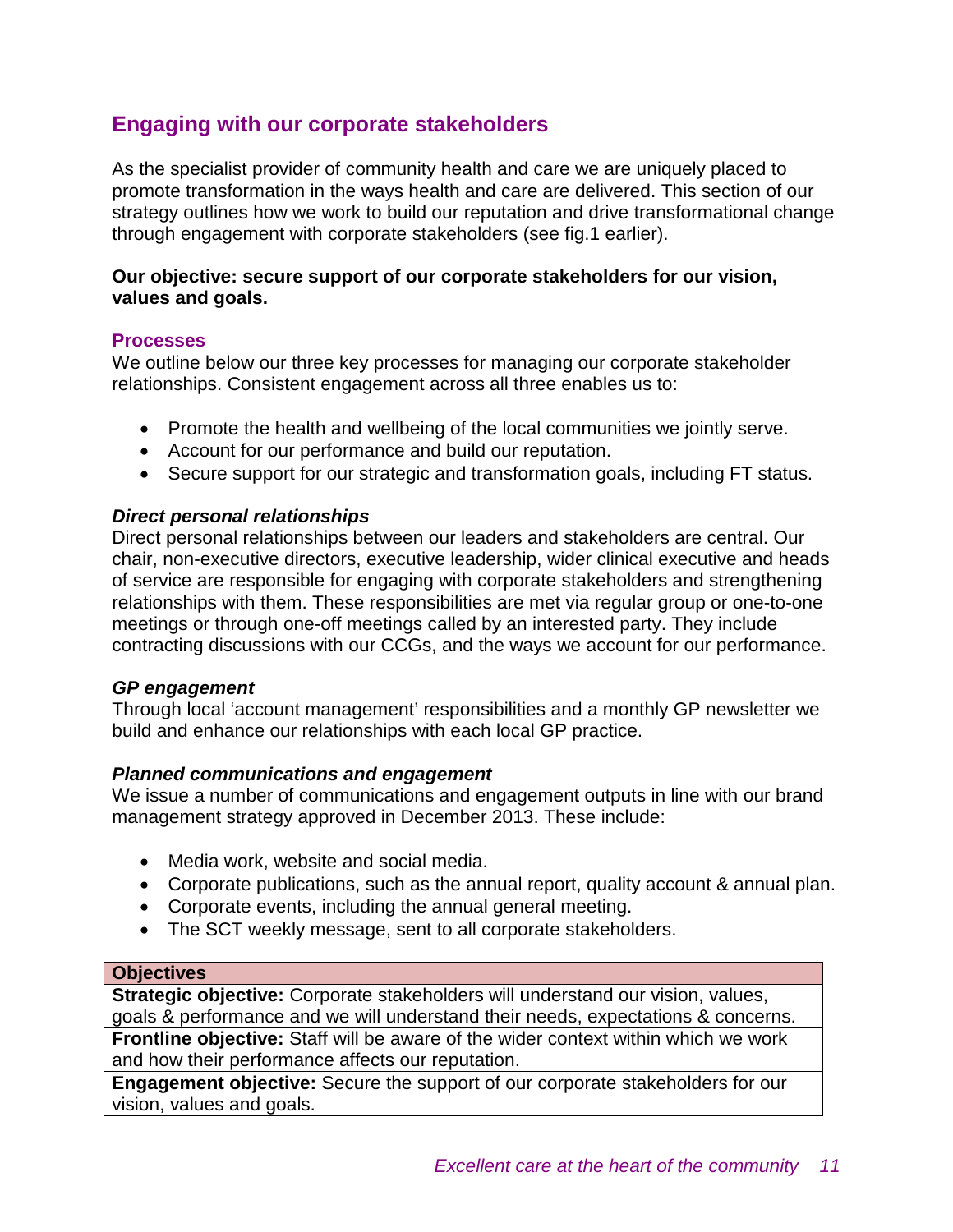## **Engaging with the people we serve**

Our engagement strategy shows how we will realise the vision expressed by Tim Kelsey, NHS England's national director of patient services: "We must put citizen's and patient's voice absolutely at the heart of every decision we take," (*NHS England, 2013*).

#### **Our objective: put the citizen's voice of at the heart of every decision.**

#### **The people we serve**

When we say *the people we serve* we mean the public of West Sussex and Brighton & Hove. People that use our services and lots of our staff and corporate stakeholders are members of this public, but engagement with them is discussed earlier in this strategy**.** In line with a stakeholder management approach we can segment the people we serve:

- Communities of place: residents of a village, town, locality or county.
- Communities of interest: people that share values, interests, experiences.
- Faith and culture groups and people that share specific characteristics.
- People that don't access services and/or experience exclusion.
- Representative groups that speak on behalf of the people we serve.

Engaging with the people we serve can help us:

- Promote more joined-up, coordinated and efficient services and better outcomes.
- Support people to make better choices in their use of health and care services.
- Identify areas for improvement.
- Account to our communities for the work we do on their behalf.
- Reflect our values and our commitment equity, equality and inclusion.
- Build trust and confidence in our work, and secure support for future.

Our engagement with the people we serve is based on five key elements as below.

#### **1 Each person can expect that their care will be excellent**

We will respect how people's wishes, background and circumstances impact on their ability and wish to engage. But given the extent of our work caring for up to 8,000 people a day and the scope of our vision of **excellent care at the heart of the community**, we touch many people across our communities, perhaps most.

Our commitment to ensure that each person receives excellent care is a fundamental expression of our engagement. To embed this we make staff aware of our values and commitment to quality and require them to behave in ways that express these.

#### **2 Building a representative workforce**

We will continue to recruit from within (and offer volunteer opportunities to) our communities and develop a workforce that is representative of the people we serve. The strategies and plans that support these commitments are detailed elsewhere, notably in our people strategy.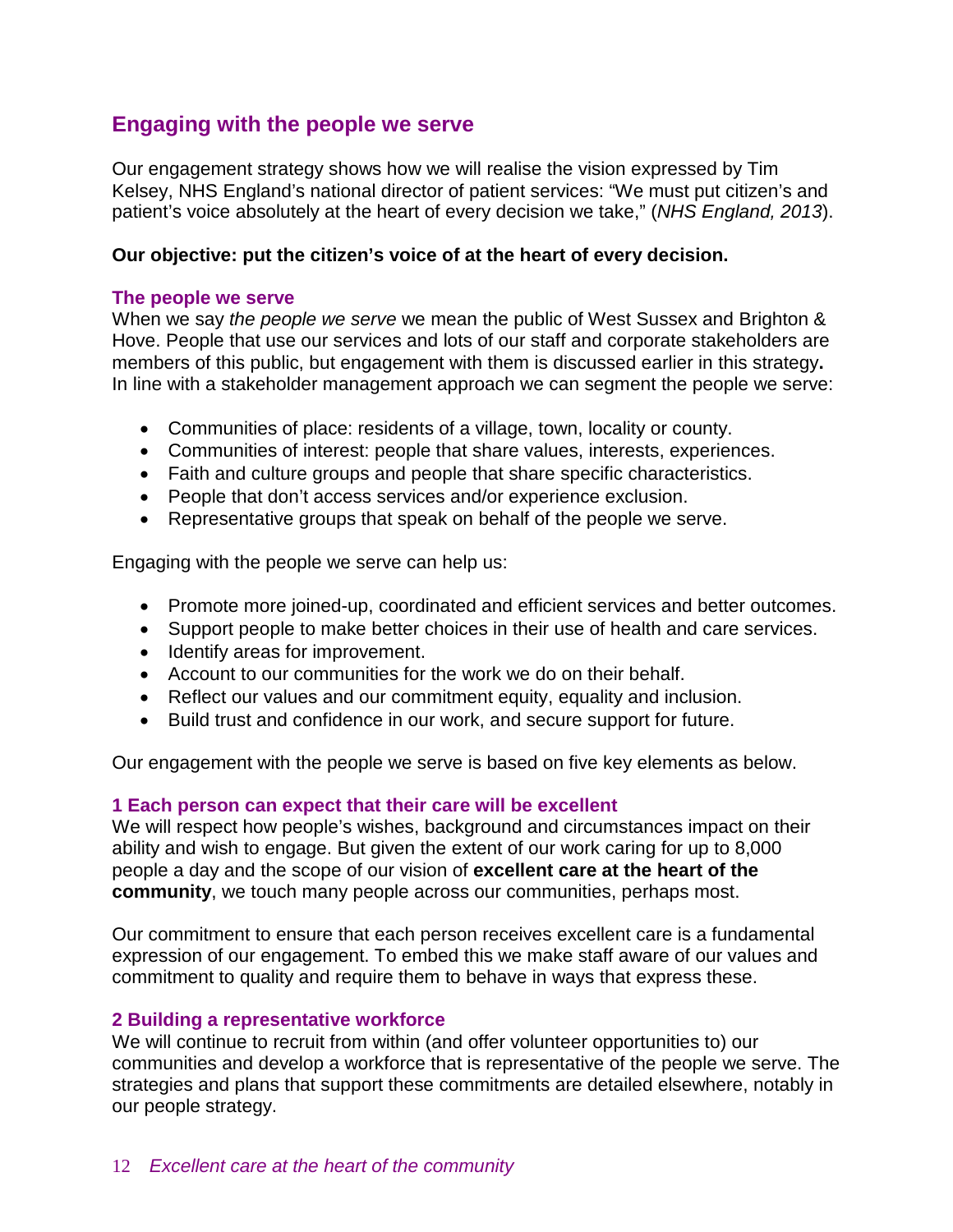#### **3 Managing our brand and reputation**

We manage our brand and reputation in line with our brand management strategy approved by the board in December 2013. Our brand is critical because it is in essence the quality of care we deliver – excellence every time. This is turn shapes our reputation, which rests mostly on people's direct experience of our care, although views can be influenced by other factors, including what others say, including our staff and the media.

We build awareness of the SCT brand and protect it from damage, as below:

- **Tangible elements of the brand:** We are bringing new rigour to the ways we manage the tangible elements of our brand, including logos, publications, signs.
- **Service information:** We have relaunched our website and developed a cost effective process for producing service information, including standard formats, and use these to deliver timely, comprehensive and up-to-date information.
- **Media relations management /issues management:** Through proactive, reactive and interactive media activity we work to secure a higher media profile and proactively manage issues that might damage our reputation.
- **Online and social media:** We use social media profiles, notably Twitter and Facebook, to promote our services and reputation and engage with our communites.
- **Corporate narratives:** We maintain a clear narrative that explains what we do in ways that define and differentiate us from our competitors.
- **People's stories:** We support our corporate narratives with compelling stories from the people that use our services. These feature at our board meetings, on our website & social media channels and in our publications and media work.
- **NHS foundation trust (FT) membership:** We deliver an effective engagement programme with our FT members, and can segment our FT members to promote best use of this engagement asset.

#### **4 Engagement with the voluntary & community sector**

We engage with community and voluntary sector organisations (VCS) that reflect the views of the people we serve and speak on their behalf. We maintain a spreadsheet to identify and segment VCS groups in our area, and deliver a programme in which key leaders attend and present at their meetings. We use these opportunities to secure support for our vision, strategic goals and plans. In this work we:

- Engage proactively with groups that speak on behalf of health and care users or reflect broader interests within the area we serve.
- Seek engagement opportunities with groups that speak on behalf of our more marginalised communities (eg travellers, disabled people).

#### **5 Engaging for change**

The ambitions of the NHS nationally and locally – and our vision of excellent care at the heart of the community – require change in the ways care is delivered. Engagement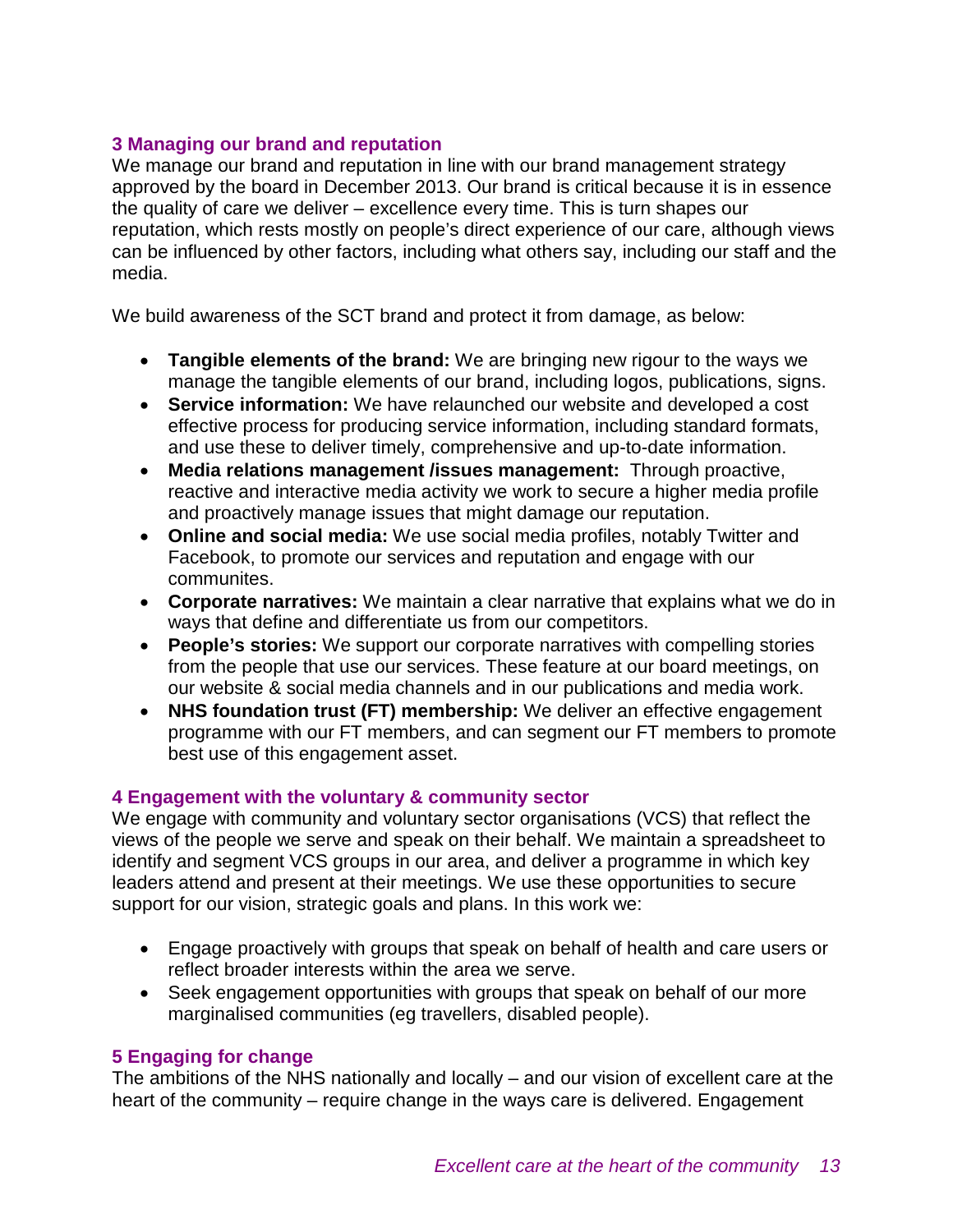with all of our stakeholders with regard to the development of change and the ways change is implemented is the central purpose and point of this engagement strategy.

We follow good practice and statutory requirements to ensure engagement with regard to change is timely, purposeful and meaningful. We will work to deliver engagement in collaboration with statutory and VCS partners, building upon existing structures and relationships. We use the full range of engagement processes and methodologies – including formal public consultation where appropriate - following careful assessment of the issues and the needs and circumstances of the stakeholders most directly affected.

All of this will help allay concerns, give reassurance, build support for change and improve the decision-making process. Ultimately it will support us to realise our vision of excellent care at the heart of the community, and put the voice of the people we serve at the heart of every decision we take.

#### **Objectives**

**Strategic objective:** Strengthen our brand and reputation and secure the support of the people we serve for our strategic and transformation plans.

**Frontline objective:** All services will engage with the people we serve in the consideration and implementation of proposals for change.

**Engagement objective:** Put the citizen's voice of at the heart of every decision.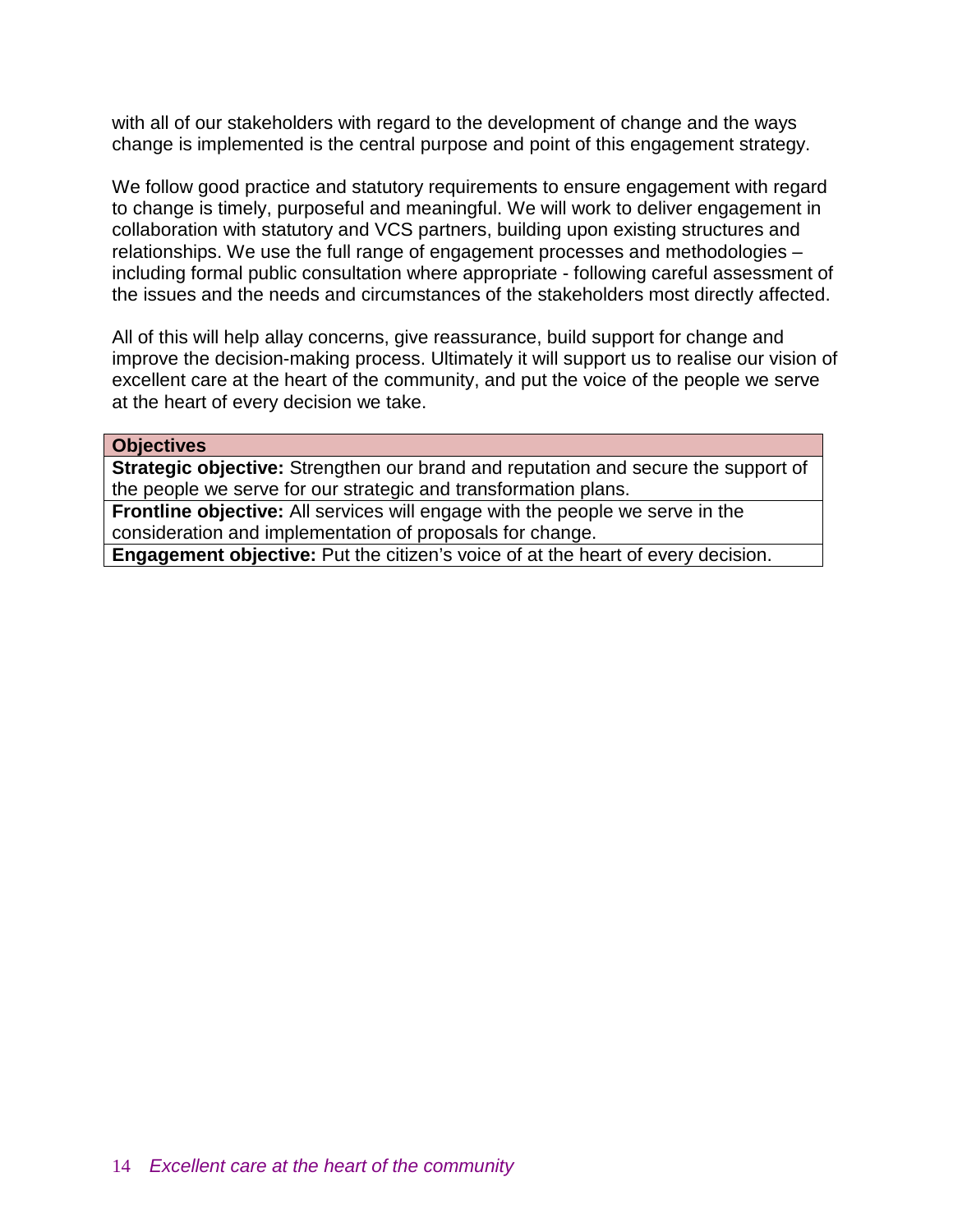## **Monitoring & evaluation**

Some of the key measures with regard to the effectiveness of our engagement work will include our success against our corporate goals, including for the example the achievement of NHS foundation trust status. Other more specific measures will include:

- Delivery of this strategy as detailed above and in specific implementation plans.
- Qualitative and quantitative feedback from internal and external opinion audits.
- Response rates to the national NHS staff survey and staff Family & Friends test.
- Improved levels of staff engagement and satisfaction.
- High levels of staff support for our FT objective, including an effective staff governor election process.
- Continued increase in number of people following us on Twitter/liking us on Facebook.
- Positive feedback in the external Family and Friends test, compliments and complaints, services surveys and people's stories.
- Improved independent feedback from corporate stakeholders, for example in third-party assessment processes, minutes and reports from groups such as Healthwatch or scrutiny, letters, comments at meetings etc.
- Results from our FT membership activity in line with the FT membership engagement strategy and action plan.
- Independent reputation audits amongst our stakeholders where resources allow.
- Quarterly media monitoring and evaluation reports.
- Website monitoring and evaluation reports.
- Stakeholder support for external change and development, for example, FT application, service change, new business etc.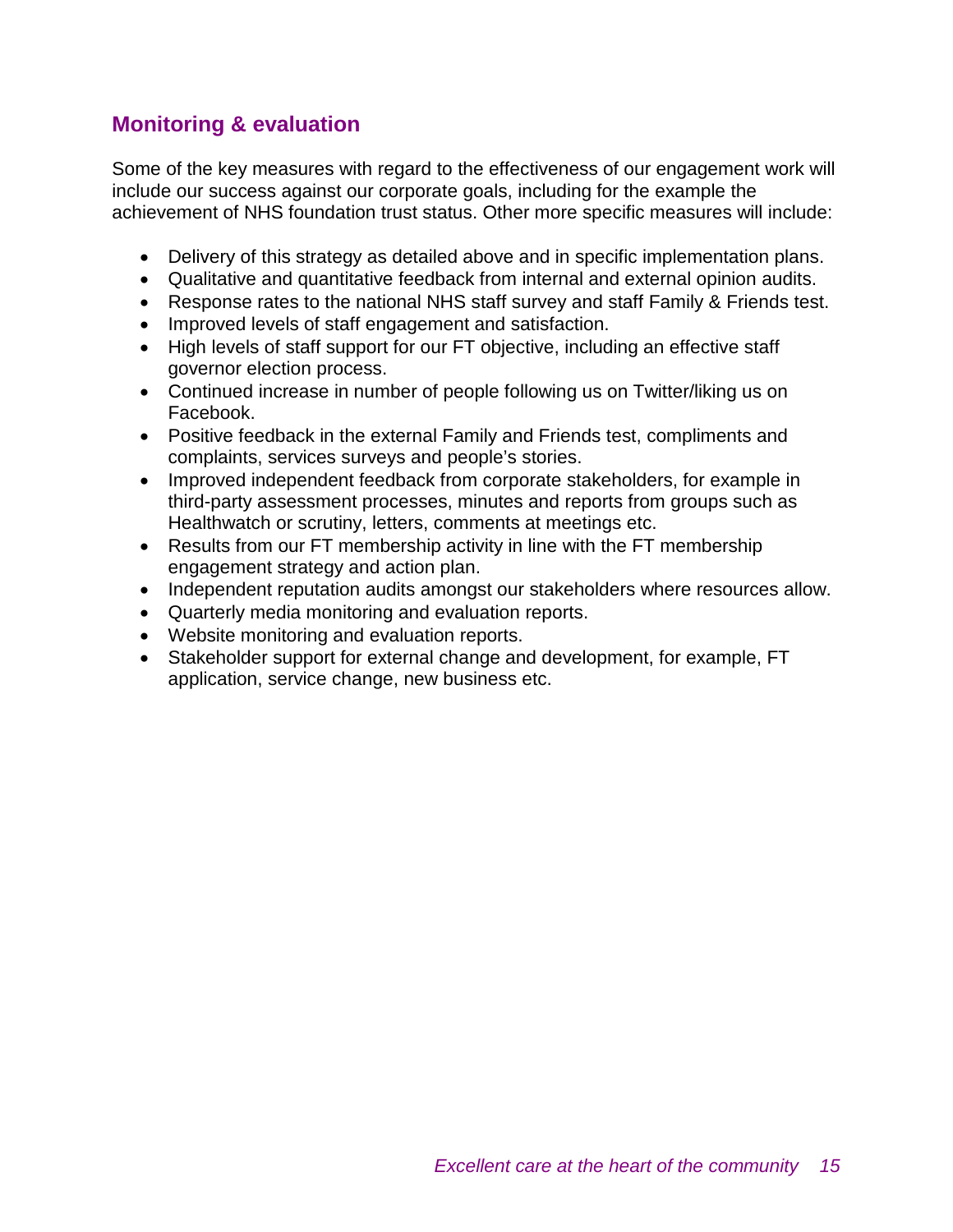## **Conclusion**

I introduced this strategy by making a clear statement that effective engagement will put the people we serve and their experiences at the heart of all we do and give coherence to our dialogue with them, from one-to-one interactions to trust-wide consultation. I said that through this work we will live and breathe our values and seek to exceed our commitments as expressed in the NHS Constitution.

Our engagement strategy sets out how we will do this. I welcome your views both on the content of the strategy itself but ultimately on our performance in terms of our commitment to effective engagement.

Caroline Beardall Director of human resources, organisational development and communications Sussex Community NHS Trust Brighton General Hospital Elm Grove, Brighton BN2 3EW 01273 696011 Ext 3417 [caroline.beardall@nhs.net](mailto:caroline.beardall@nhs.net)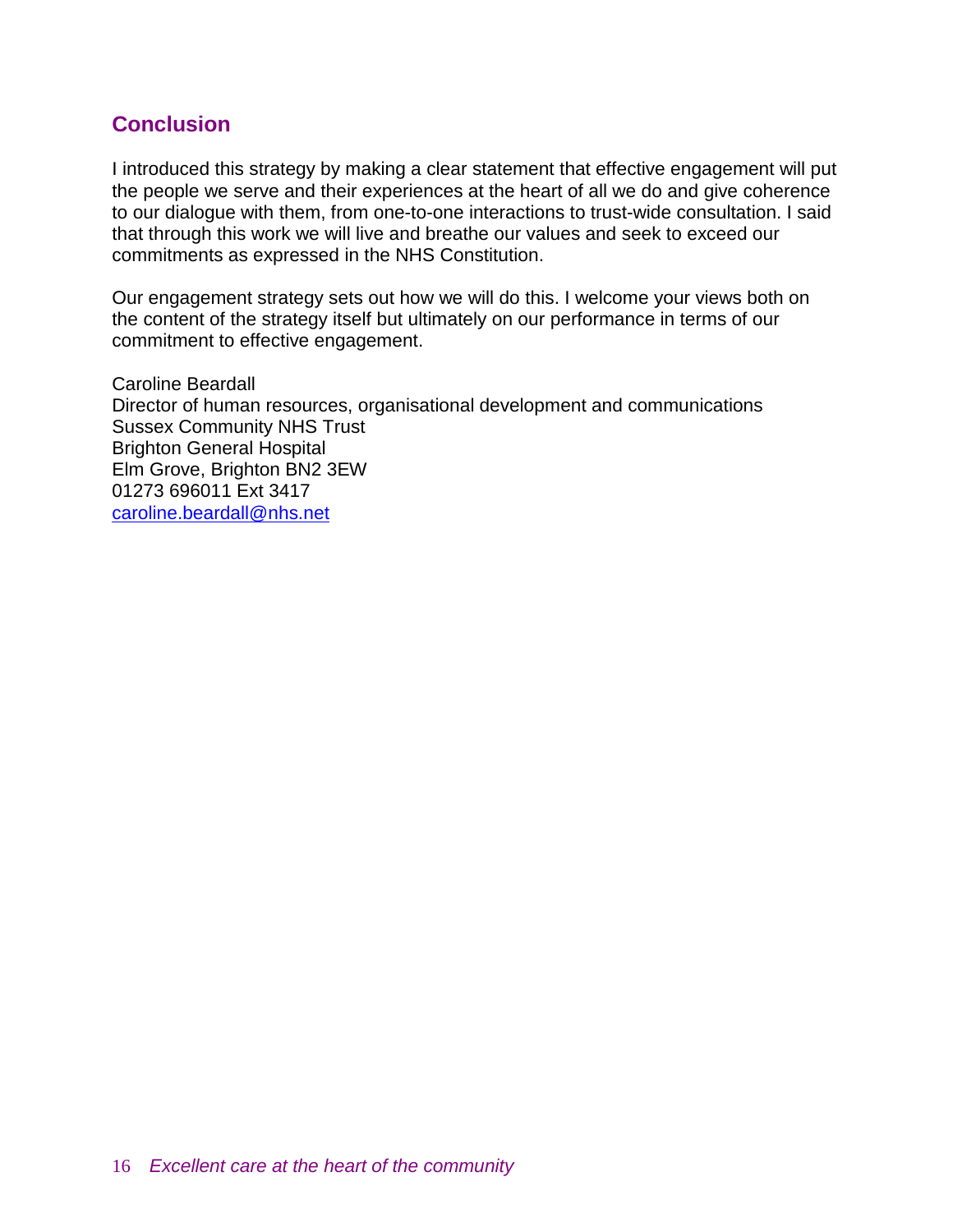# **Appendix one: Implementation plan**

|                                                                                                                        | Strategic Goal 1. We will provide excellent care every time to reinforce                                                                                                                                                                                                                                                                                                                                                                                                                    |                 |                 |     |                 |                 |
|------------------------------------------------------------------------------------------------------------------------|---------------------------------------------------------------------------------------------------------------------------------------------------------------------------------------------------------------------------------------------------------------------------------------------------------------------------------------------------------------------------------------------------------------------------------------------------------------------------------------------|-----------------|-----------------|-----|-----------------|-----------------|
| wellbeing and independence.                                                                                            | Corporate 5 year objective: Engage our staff in the leadership of the Trust                                                                                                                                                                                                                                                                                                                                                                                                                 |                 |                 |     |                 |                 |
|                                                                                                                        | creating a culture of excellence and pride in the organisation.                                                                                                                                                                                                                                                                                                                                                                                                                             |                 |                 |     |                 |                 |
|                                                                                                                        | Engagement objective: Each person can expect their care will be excellent.                                                                                                                                                                                                                                                                                                                                                                                                                  |                 |                 |     |                 |                 |
| <b>Strategy</b>                                                                                                        | <b>Action</b>                                                                                                                                                                                                                                                                                                                                                                                                                                                                               | Yr <sub>1</sub> | Yr <sub>2</sub> | Yr3 | Yr <sub>4</sub> | Yr <sub>5</sub> |
| Provide people<br>with appropriate<br>information to<br>enable them to<br>understand and<br>treatment, and be          | Develop a cost effective process for<br>producing service information,<br>including standard formats and<br>images, and use these to ensure the<br>delivery of timely, comprehensive<br>cope with illness or and up-to-date information.                                                                                                                                                                                                                                                    | X               | X               | X.  | X               | X               |
| Increase<br>awareness of and<br>support for the<br>and goals.                                                          | Deliver excellent care in line with our<br>clinical care strategy.<br>SCT vision, values Maintain an active programme of<br>communications & engagement with<br>regard to our vision, values and<br>goals.<br>Celebrate our successes with regard<br>to performance, innovation and staff<br>achievement.<br>Improve the ways we source,<br>develop & promote people's stories<br>in our narratives.<br>Improve our press, broadcast and<br>social media work to promote our<br>reputation. | X               | X               | X   | X               | X               |
| Increase<br>awareness of and<br>support for the<br><b>SCT</b> brand<br>amongst the<br>people that use<br>our services. | Develop easy-to-use corporate<br>templates and written style guide for<br>internal and external documents and<br>publications.<br>Renew and relaunch the trust's<br>corporate identity manual, and adopt<br>zero tolerance to misuse of the<br>corporate identity.<br>Ensure signage across our locations<br>reflects our brand.                                                                                                                                                            | X               | X               | X   | X               | X               |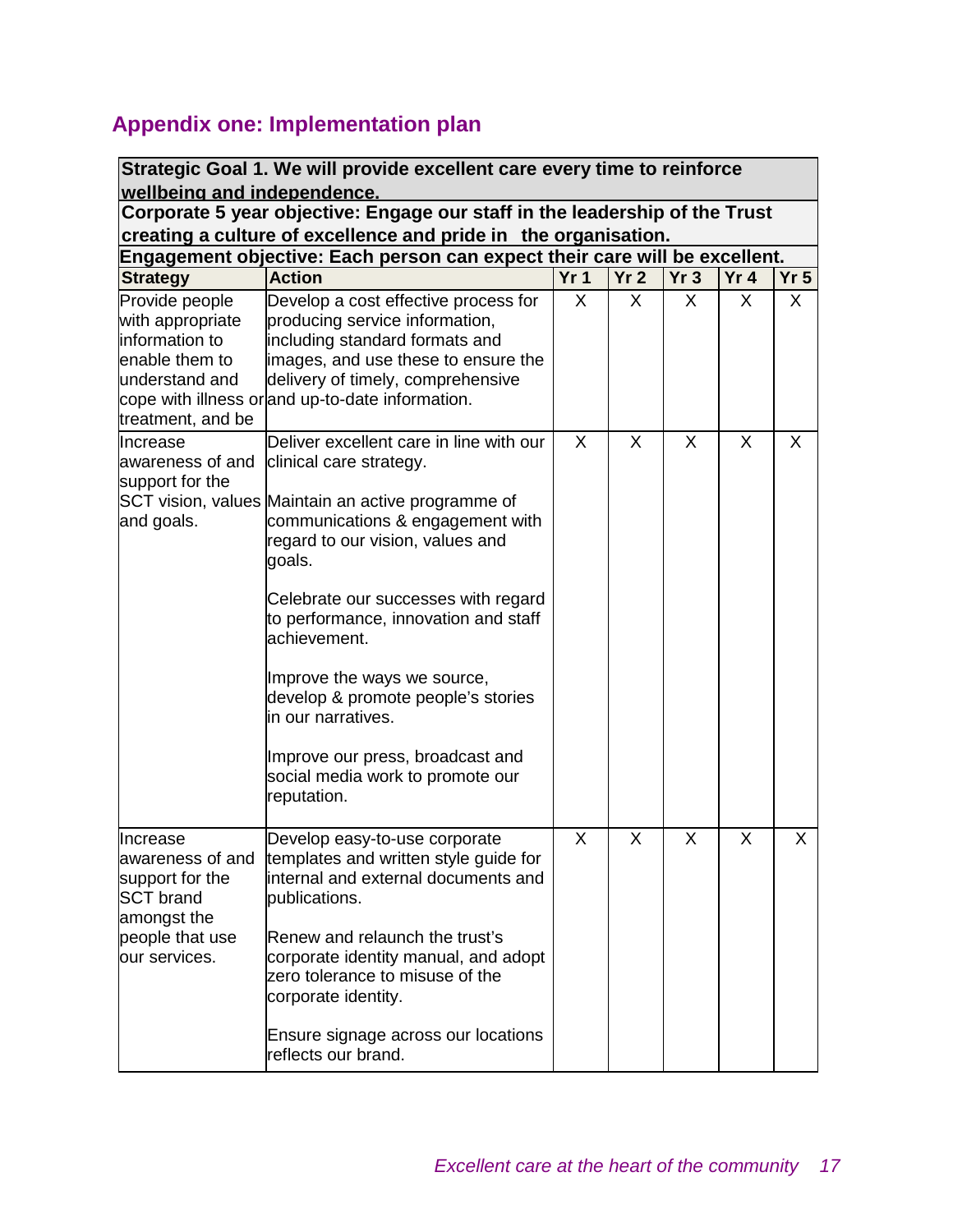| Strategic Goal 2. Working with our partners we will personalise services for |  |
|------------------------------------------------------------------------------|--|
| the individual.                                                              |  |

**Corporate 5 year objective: We will co-design services with key stakeholders in particular with people and families that use our services**

#### **Engagement objectives:**

**Put the voice of the people we serve at the heart of every decision we take. Secure the ongoing support and commitment of our stakeholders for our vision, values and goals.**

| <b>Strategy</b>                                                                                                                                                                    | <b>Action</b>                                                                                                                                                                                                                                                                                                                                                    | Yr <sub>1</sub> | Yr <sub>2</sub> | Yr <sub>3</sub> | Yr <sub>5</sub> | Yr <sub>5</sub> |
|------------------------------------------------------------------------------------------------------------------------------------------------------------------------------------|------------------------------------------------------------------------------------------------------------------------------------------------------------------------------------------------------------------------------------------------------------------------------------------------------------------------------------------------------------------|-----------------|-----------------|-----------------|-----------------|-----------------|
| our services and<br>use what we learn annually.<br>to drive<br>improvement.                                                                                                        | Collect insight into Embed requirement that all services<br>the experiences of collect feedback on experiences of<br>the people that usecare, implement at least one service<br>experience improvement project<br>Support services to gain insight using<br>a range of methods incl surveys,<br>focus groups etc.                                                | X               | X               | X               | X               | X               |
| Develop robust<br>system to audit<br>and measure this<br>improvement,<br>including a<br>triangulated<br>system for<br>analysing<br>feedback within<br>services and trust-<br>wide. | Review quality of response to<br>complaints, including systems,<br>processes, human interactions and<br>written communications.<br>Promote PALS service to all service<br>users.<br>Improve analysis of complaints,<br>compliments PALS enquiries, claims<br>and incidents.<br>Improve feedback to stakeholders on<br>service specific and trust-wide<br>change. | X               | X               | X               | X               | X               |
| to implement<br>electronic/real time funds.<br>data collection<br>system.                                                                                                          | Develop proposals Explore options and develop<br>appropriate business case to secure<br>Implement process.                                                                                                                                                                                                                                                       | $\mathsf{X}$    | X               | X               | X               | X               |
| of collecting and<br>stories, using<br>social media,<br>websites and<br>direct interviews.                                                                                         | Develop new ways Develop more robust approach to<br>collecting, and using feedback from<br>promoting people's websites such as NHS Choices,<br>Patient Opinion and<br><b>IWantGreatCare.</b><br>Use Twitter, Facebook and other<br>social media channels as appropriate<br>to engage with the wider community.                                                   | X               | $\mathsf{X}$    | X               | X               | X               |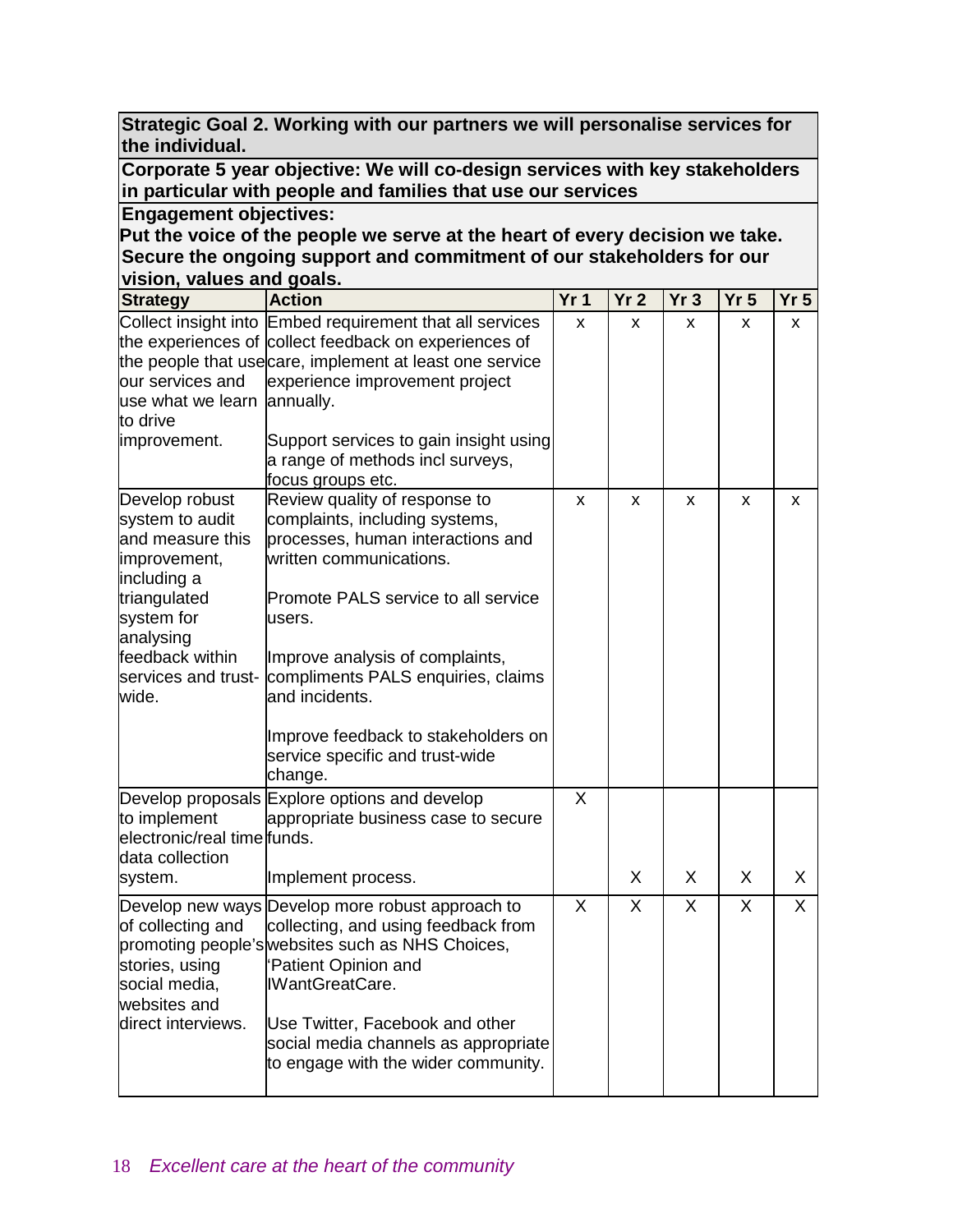**Strategic Goal 3. We will be a socially responsible, strong and sustainable business, grounded in our communities led by excellent staff**

**Corporate 5 year objective: We will have the right people employed to deliver our vision of Excellent Care at the heart of the community**

**Engagement objectives:**

**Promote staff engagement and foster a positive attitude amongst all staff towards the trust and our values.**

**Strengthen our brand and reputation and secure the support the people we serve for our strategic and transformation plans.**

| <b>Strategy</b>                                                                                                               | <b>Action</b>                                                                                                                                                                                                                                                                                                                                                                                                                        | Yr <sub>1</sub>         | Yr <sub>2</sub> | Yr3     | Yr 4 Yr 5 |   |
|-------------------------------------------------------------------------------------------------------------------------------|--------------------------------------------------------------------------------------------------------------------------------------------------------------------------------------------------------------------------------------------------------------------------------------------------------------------------------------------------------------------------------------------------------------------------------------|-------------------------|-----------------|---------|-----------|---|
| Address areas of<br>concern with<br>regard to staff                                                                           | Develop and implement a staff<br>wellbeing strategy through the<br>healthier workforce group.                                                                                                                                                                                                                                                                                                                                        | X.                      | X               | X       | X         | X |
| wellbeing identified                                                                                                          |                                                                                                                                                                                                                                                                                                                                                                                                                                      |                         |                 |         |           | X |
| in the staff survey<br>and other<br>feedback                                                                                  | Ensure all staff know how to access<br>staff support services.                                                                                                                                                                                                                                                                                                                                                                       | x                       | X               | X       | X         |   |
| measures.                                                                                                                     | Publish a staff handbook on health<br>and wellbeing.                                                                                                                                                                                                                                                                                                                                                                                 | X                       |                 | X       |           | X |
| Seek feedback<br>from staff and use<br>results to develop<br>and improve our<br>work.                                         | Collect quanitative feedback from<br>staff via online surveys, Family &<br>Friends test, annual staff survey<br>Collect qualitative feedback from<br>focus groups, follow-up<br>conversations with new staff,<br>roadshows, informal meetings.                                                                                                                                                                                       | $\overline{\mathsf{x}}$ | X               | X       | $\times$  | X |
| Promote our<br>values and the<br>behaviours<br>associated with<br>these, including<br>our values and<br>behaviours<br>pledge. | Maintain consistent high quality<br>internal communication outputs.<br>Use these to raise awareness of<br>and engagement with our vision,<br>values and goals and the context<br>in which we work, including our<br>financial and performance<br>challenges.<br>Support managers across the trust<br>to engage with their teams.<br>Monitor line managers'<br>performance with regard to<br>internal communications &<br>engagement. | X                       | X               | $\sf X$ | X         | X |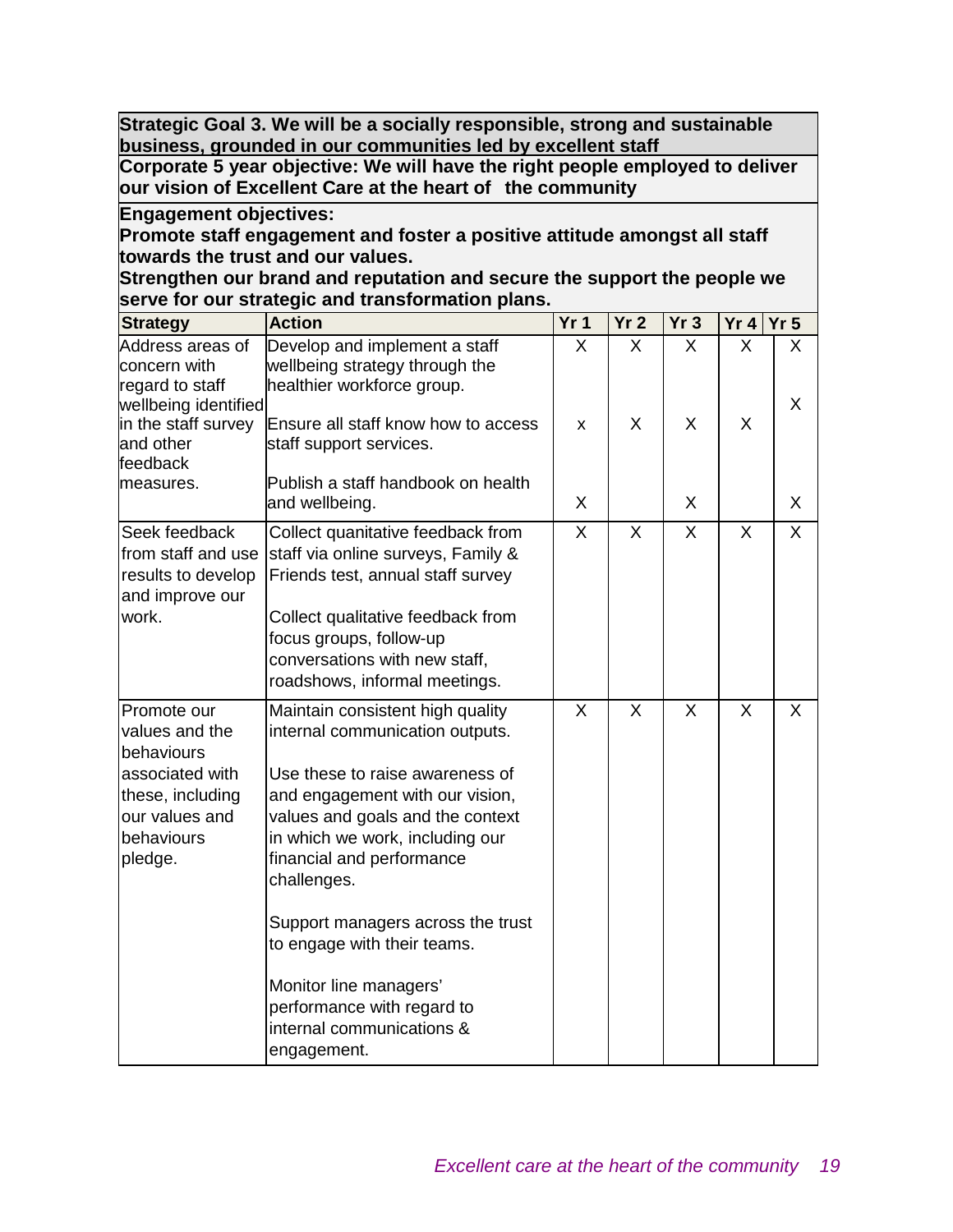| Celebrate staff  | Develop a thank you wall on the      | X            | X        | X                       | X            | X            |
|------------------|--------------------------------------|--------------|----------|-------------------------|--------------|--------------|
| achievement.     | staff intranet.                      |              |          |                         |              |              |
|                  |                                      |              |          |                         |              |              |
|                  | Promote annual achievement           |              |          |                         |              |              |
|                  | award & employee of the month.       |              |          |                         |              |              |
|                  | Promote service entry into external  |              |          |                         |              |              |
|                  | achievement awards and               |              |          |                         |              |              |
|                  | celebration successes.               |              |          |                         |              |              |
|                  | Publicise plaudits.                  |              |          |                         |              |              |
| Strengthen staff | Secure year-on-year improvements     | $\mathsf{X}$ | $\times$ | $\overline{\mathsf{x}}$ | $\mathsf{X}$ | $\mathsf{x}$ |
| engagement.      | in staff engagement and staff        |              |          |                         |              |              |
|                  | satisfaction measures as recorded    |              |          |                         |              |              |
|                  | in the annual staff survey and other |              |          |                         |              |              |
|                  | measures.                            |              |          |                         |              |              |
|                  | Higher levels of engagement in       |              |          |                         |              |              |
|                  | internal appeals such as annual flu  |              |          |                         |              |              |
|                  | vaccination programme.               |              |          |                         |              |              |
| Engage staff in  | Promote wider executive meetings,    | X            | X        | X                       | x            | x            |
| strategic and    | Leadership Exchange and              |              |          |                         |              |              |
| service          | conference.                          |              |          |                         |              |              |
| developments.    |                                      |              |          |                         |              |              |
|                  | Explore change proposals with staff  |              |          |                         |              |              |
|                  | using reference groups, working      |              |          |                         |              |              |
|                  | closely with staffside.              |              |          |                         |              |              |
|                  | Work with our strategic partner to   |              |          |                         |              |              |
|                  | engage staff as change leads and     |              |          |                         |              |              |
|                  | facilitators.                        |              |          |                         |              |              |
| Raise board      | Ensure staff know who the key        | X            | X        | X                       | X            | x            |
| visibility       | leaders are including non-executive  |              |          |                         |              |              |
|                  | directors, via internal              |              |          |                         |              |              |
|                  | communications, display boards and   |              |          |                         |              |              |
|                  | visible presence of senior leaders.  |              |          |                         |              |              |
|                  |                                      |              |          |                         |              |              |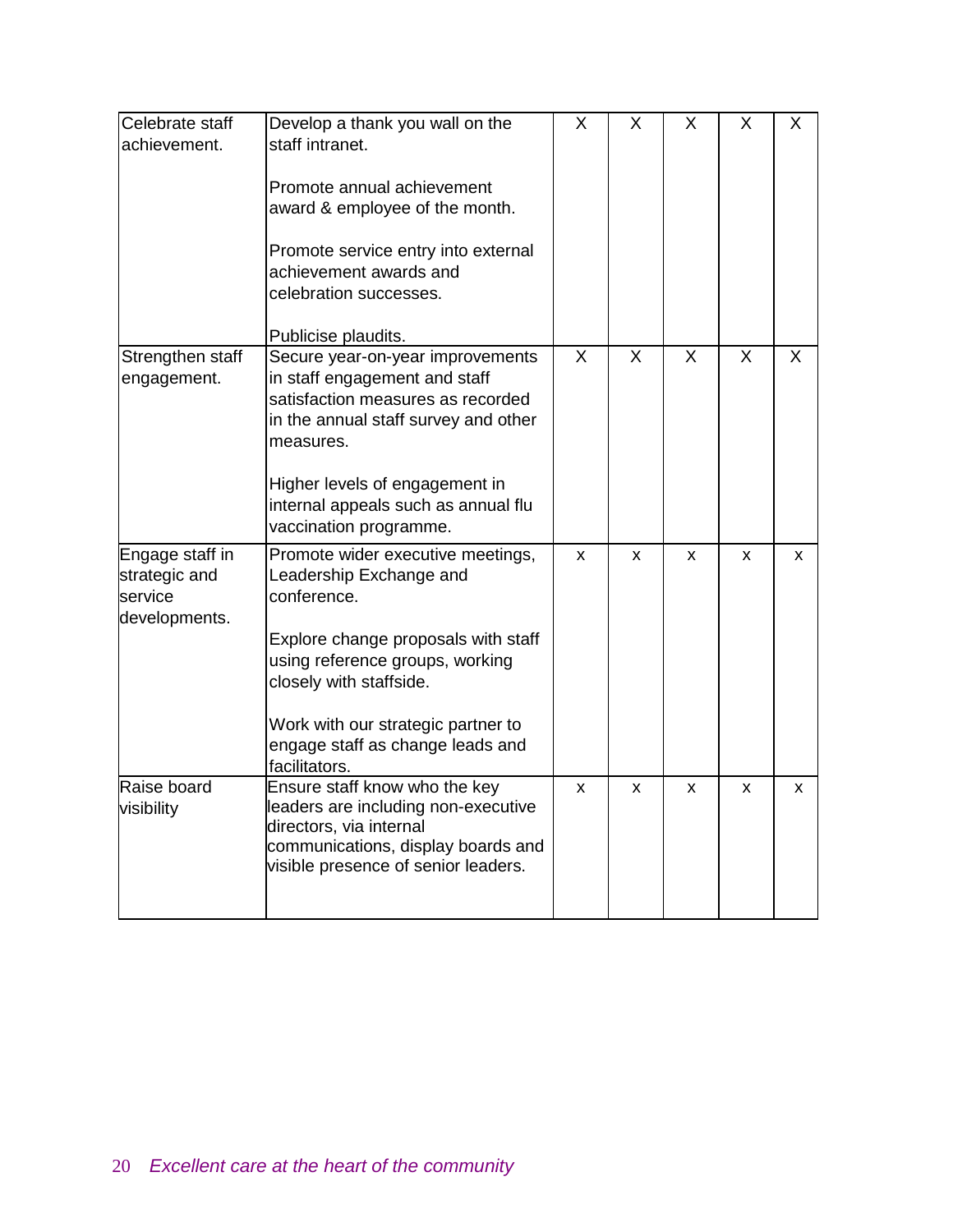| Encourage staff<br>feedback         | Find new ways of hearing from "hard<br>to reach" staff.  | X | X | X | X | X |
|-------------------------------------|----------------------------------------------------------|---|---|---|---|---|
|                                     |                                                          |   |   |   |   |   |
| regularly using a                   | Explore ways to provide better                           |   |   |   |   |   |
| range of internal                   | remote access to the staff intranet to                   |   |   |   |   |   |
| mechanisms and                      | support more agile working.                              |   |   |   |   |   |
| review and                          |                                                          |   |   |   |   |   |
| improve these                       | Revise our policy on the acceptable                      |   |   |   |   |   |
| regularly.                          | us of IT to allow staff to access social                 |   |   |   |   |   |
|                                     | media from the trust's IT network.                       |   |   |   |   |   |
|                                     |                                                          |   |   |   |   |   |
|                                     | Use social media to improve our                          |   |   |   |   |   |
|                                     | internal communications.                                 |   |   |   |   |   |
|                                     |                                                          |   |   |   |   |   |
|                                     | Explore use of video technologies to                     |   |   |   |   |   |
|                                     | support internal communications.                         |   |   |   |   |   |
|                                     |                                                          |   |   |   |   |   |
|                                     | Improve internal communications                          |   |   |   |   |   |
|                                     | feedback loops to provide more                           |   |   |   |   |   |
|                                     | evidence to staff that their feedback                    |   |   |   |   |   |
|                                     | is heard and produces results.                           |   |   |   |   |   |
|                                     |                                                          |   |   |   |   |   |
|                                     | Explore new processes of co-                             |   |   |   |   |   |
|                                     | production in our internal                               |   |   |   |   |   |
|                                     | communications processes and                             |   |   |   |   |   |
|                                     | products, promoting new forms of                         |   |   |   |   |   |
|                                     | staff engagement in line with best                       |   |   |   |   |   |
|                                     | practice.                                                |   |   |   |   |   |
|                                     |                                                          |   |   |   |   |   |
| Promote the                         | Use internal communications to                           | X | X | X | X | x |
| benefits of NHSFT                   | continue to promote FT message.                          |   |   |   |   |   |
| status to staff, and                |                                                          |   |   |   |   |   |
|                                     | maintain high level Promote the role of staff governors, |   |   |   |   |   |
| of staff                            | and raise awareness of the governor                      |   |   |   |   |   |
| engagement in our election process. |                                                          |   |   |   |   |   |
| <b>FT</b> application               |                                                          |   |   |   |   |   |
| process.                            | Support engagement between staff                         |   |   |   |   |   |
|                                     | governors and the workforce once                         |   |   |   |   |   |
|                                     | the election process is complete.                        |   |   |   |   |   |
| Recruit our target                  | Implement our FT membership                              | X | X | X | X | X |
| of 5,000 public                     | recruitment programme.                                   |   |   |   |   |   |
| members by the                      |                                                          |   |   |   |   |   |
| time we are                         | Support delivery of successful FT                        |   |   |   |   |   |
| authorised as an                    | governor election and induction.                         |   |   |   |   |   |
| FT.                                 |                                                          |   |   |   |   |   |
|                                     | Promote FT membership                                    |   |   |   |   |   |
|                                     | involvement in service review and                        |   |   |   |   |   |
|                                     | improvement programmes.                                  |   |   |   |   |   |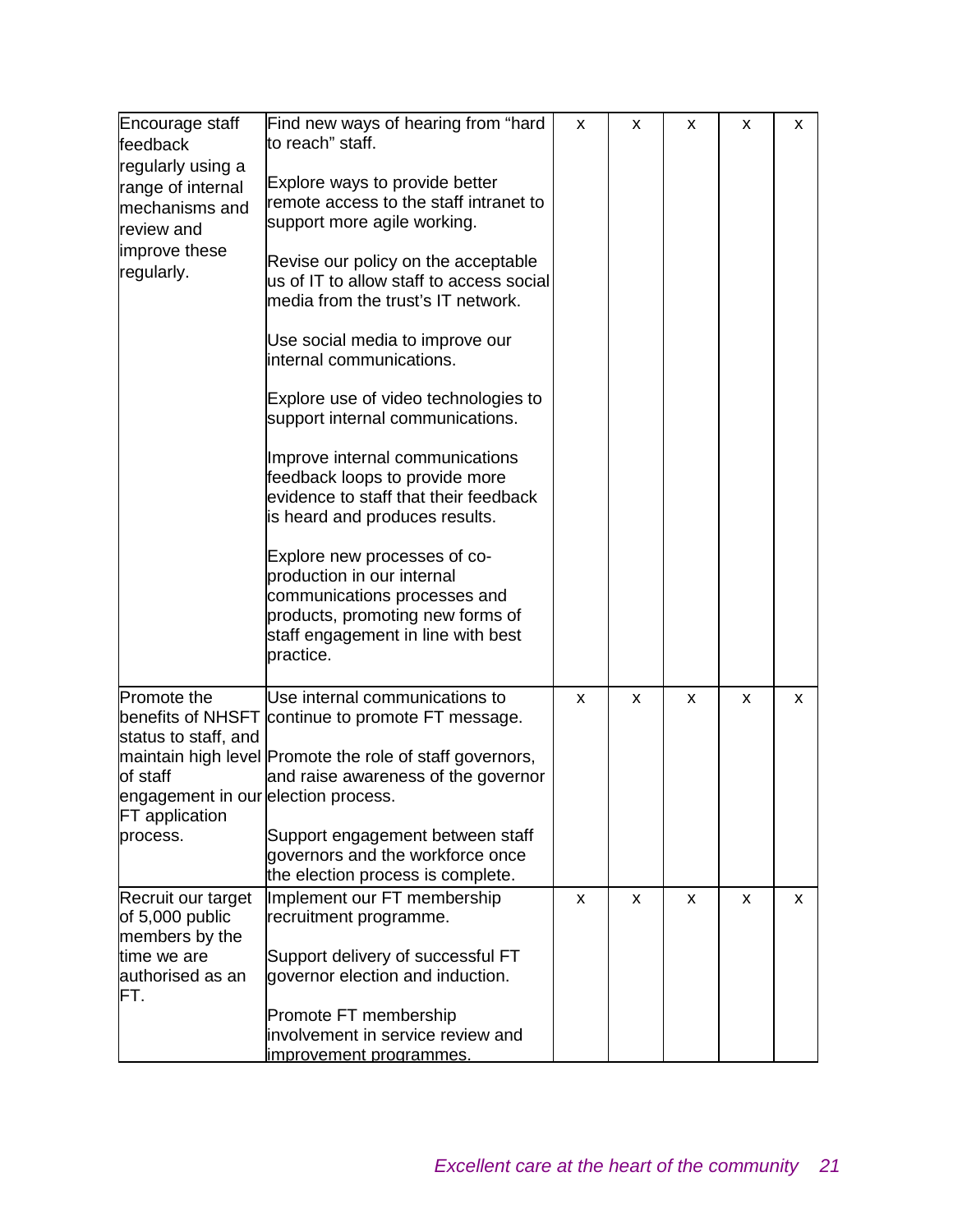| Be rigorous in our<br>stakeholder<br>manager<br>approaches.                     | Identify & segment corporate<br>stakeholders and maintain up-to-date<br>contact details.<br>Maintain programme of personal<br>interaction & planned<br>communications aimed at corporate<br>stakeholders.<br>Promote an 'account manager'<br>approach through which<br>responsibility for managing<br>relationships with corporate<br>stakeholders is allocated to key SCT<br>leaders.<br>Engage with corporate stakeholders<br>with regard to strategic planning and<br>transformation, and deliver specific<br>engagement with corporate<br>stakeholders with regard to local<br>change.<br>Review effectiveness of GP<br>engagement and improve as<br>appropriate. | X | x | X | X | x |
|---------------------------------------------------------------------------------|-----------------------------------------------------------------------------------------------------------------------------------------------------------------------------------------------------------------------------------------------------------------------------------------------------------------------------------------------------------------------------------------------------------------------------------------------------------------------------------------------------------------------------------------------------------------------------------------------------------------------------------------------------------------------|---|---|---|---|---|
| More accurately<br>assess and<br>measure our<br>reputation with<br>stakeholders | Explore ways to commission cost-<br>effective independent research to<br>provide robust indicators of the views<br>and perceptions of people we serve.                                                                                                                                                                                                                                                                                                                                                                                                                                                                                                                | X | x | X | X | x |
| Strengthen links<br>serve                                                       | Develop new approaches to more<br>with the people we accurately understand the needs and<br>wants of our VCS partners and more<br>accurately assess and measure our<br>reputation with them.<br>Devise and deliver a programme in<br>which key leaders present at VCS<br>meetings to secure support for our<br>vision, strategic goals and plans.                                                                                                                                                                                                                                                                                                                     | X | x | X | X | x |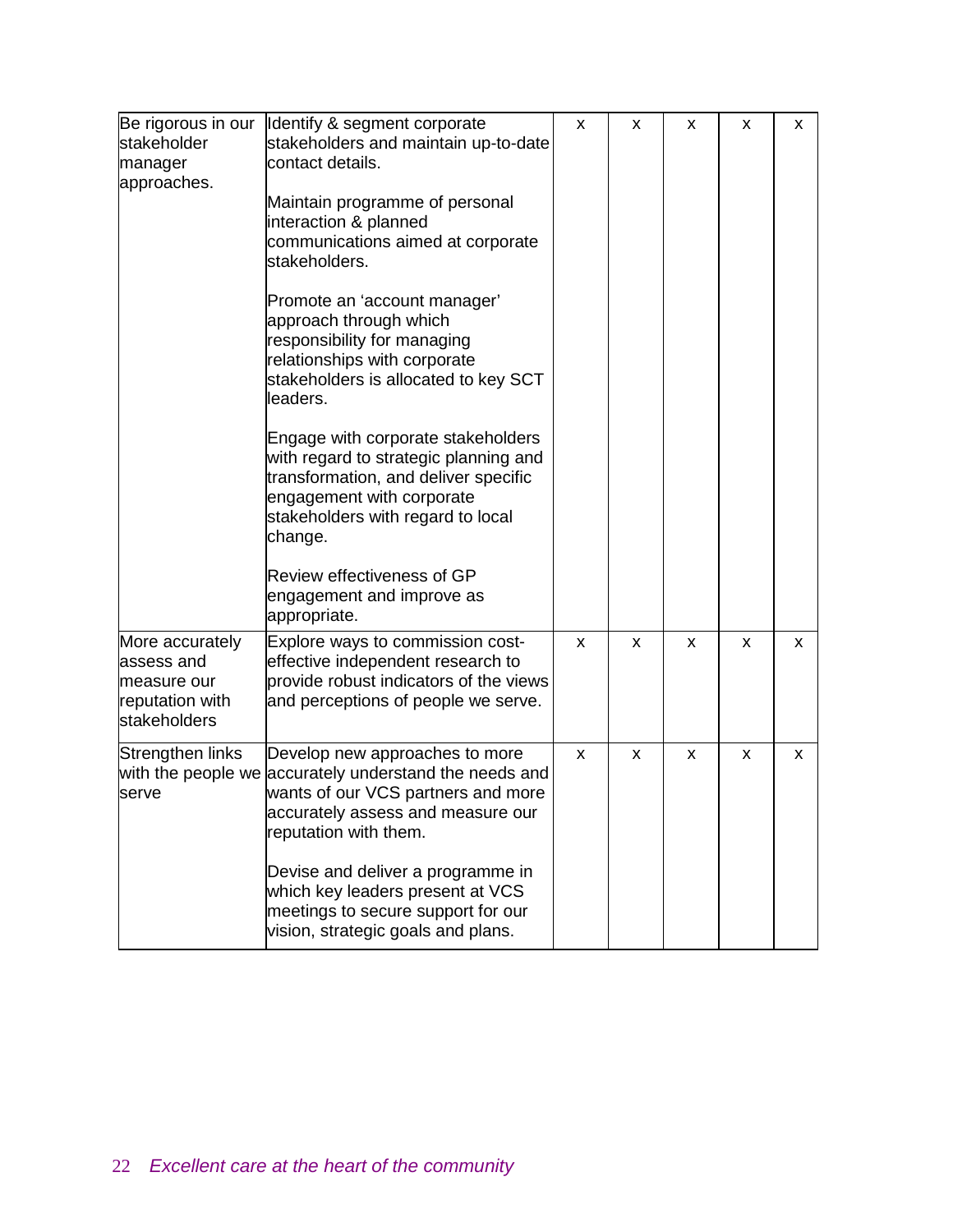# **Appendix two: Risks & mitigants**

| <b>Risks</b>            | <b>Mitigant</b>                                                                          |
|-------------------------|------------------------------------------------------------------------------------------|
| Lack of capacity and    | Recruit and retain skilled M&C team.                                                     |
| expertise within        | Manage staff to promote satisfying and rewarding roles.                                  |
| marketing &             | Develop toolkits, training, internal coaching etc as                                     |
| communications team     | appropriate.                                                                             |
| Limited resource        | Board and ELT commit to engagement as a priority.                                        |
| available for effective | Promote a culture within trust so that staff recognise                                   |
| engagement              | engagement as the responsibility of all, rather than of a                                |
|                         | small number of "experts".                                                               |
|                         | Secure maximum impact from resource available through                                    |
|                         | innovation and by building inhouse skills & capacity.                                    |
|                         | Manage expectations.                                                                     |
| Workload and            | Review working practices and priorities to ensure maximum                                |
| competing demands       | impact.                                                                                  |
| within marketing &      | Ensure managers across trust embrace their roles and                                     |
| communications team     | responsibilities with regard to engagement and reputation                                |
| undermines              | management.                                                                              |
| effectiveness           | Manage board, executive and corporate expectations.                                      |
|                         | Set realistic objectives for M&C team and ensure delivery.                               |
| Lack of impetus to      | Executive directors manage communications and                                            |
| drive forward           | engagement responsibilities within their areas.                                          |
| engagement strategy     | Managers across trust embrace their roles and                                            |
|                         | responsibilities with regard to communications, engagement<br>and reputation management. |
|                         | Regular reports by M&C team to executive leadership team                                 |
|                         | and board on performance.                                                                |
|                         | Adequate resources in appropriate capacity and capability.                               |
| Vision, objectives,     | Leaders engage with staff and key stakeholders about the                                 |
| values and behaviours   | strategy.                                                                                |
| not "owned" by staff    | Leaders promote continual engagement with what our                                       |
|                         | values mean in each local context.                                                       |
|                         | Staff have opportunity to comment on how they can                                        |
|                         | contribute to delivery and success of our values.                                        |
|                         | Provide clear narratives with regard to vision, objectives,                              |
|                         | values and behaviours.                                                                   |
|                         | Support SCT managers to deliver engagement roles and                                     |
|                         | responsibilities.                                                                        |
| Failure to deliver      | Board sets realistic, deliverable objectives and carefully                               |
| quality and financial   | manage performance.                                                                      |
| objectives undermines   | Deliver engagement strategy.                                                             |
| reputation of the trust |                                                                                          |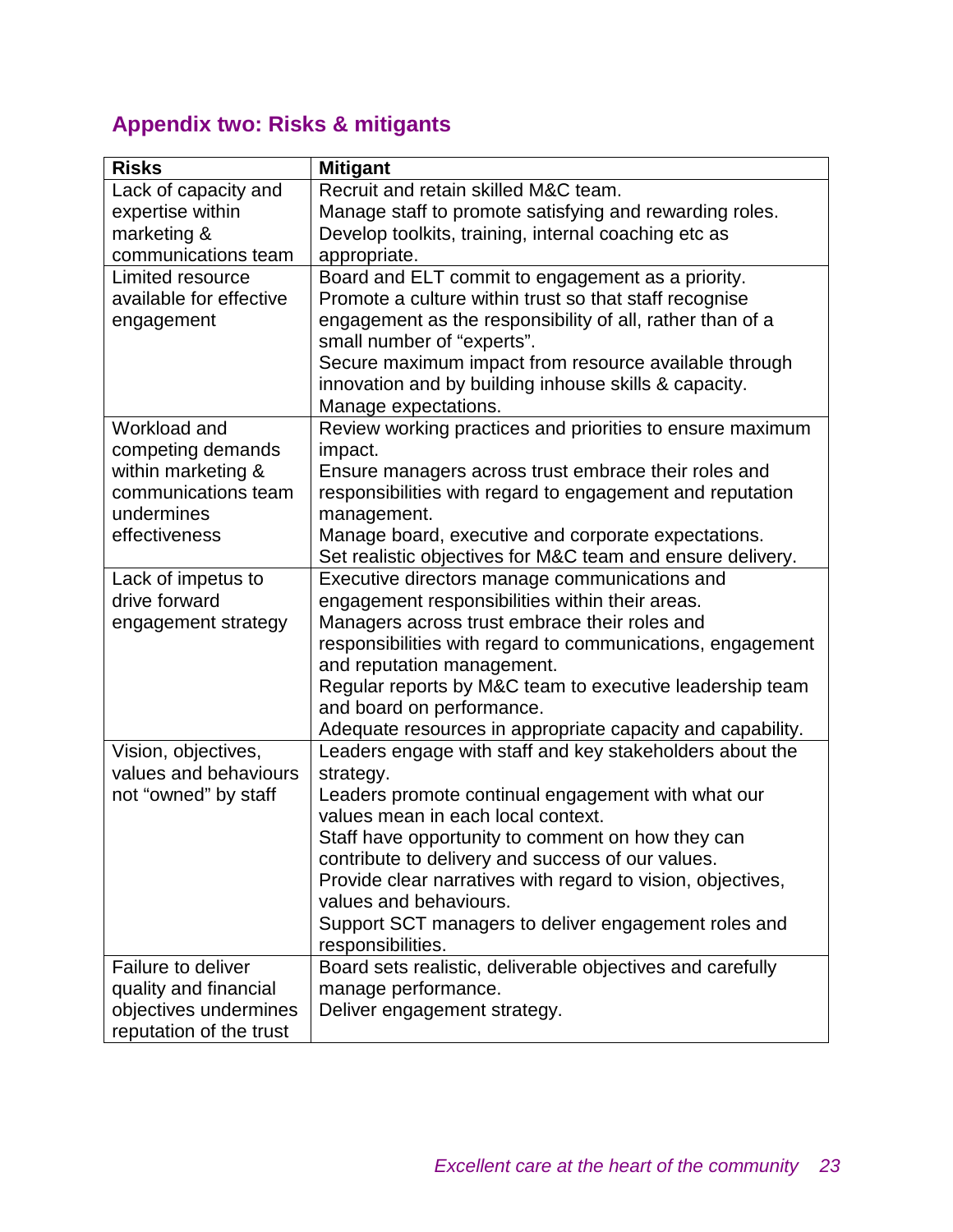## **Appendix three: glossary**

**Acute trust -** NHS trust that provides secondary or specialist care, including emergency care, cancer treatment and surgery. Our main acute partners are Brighton and Sussex University Hospitals (BSUH), Western Sussex Hospitals NHS Foundation Trust (WSNHSFT) and Surrey and Sussex Healthcare NHS Trust (SASH).

**Academic Health Science Networks (AHSNs) -** Bring together people from scientific, health, academic communities and industry to transform health and healthcare by putting innovation at the heart of the NHS to improve patient outcomes.

**Board -** directors that set strategic direction and monitor performance.

**BME -** Black and minority ethnic (BME) people or communities.

**Care Quality Commission -** Independent watchdog and regulator of health and care in England. Enforces the rules on all healthcare and adult social care services.

**Clinical commissioning groups (CCG) -** Bring together GPs in their area to make commissioning decisions for their communities. Our four NHS CCGs are Brighton & Hove, Coastal West Sussex, Crawley and Horsham & Mid Sussex.

**Commissioning -** Process by which commissioners consider the needs of the people in an area and make arrangements to meet those need by buying services from providers.

**Clinical senates -** Bring together professionals and representatives of patients, volunteers and others to consider local health and care needs.

**Engagement -** Process by which we build, maintain and enhance continuous and meaningful interaction with our partners and the people we serve.

**Francis report -** Report of the public inquiry into failures at Mid Staffordshire NHS FT.

**'Friends of' groups -** People that support local services such as hospitals.

**Health & wellbeing boards -** NHS, local authority and community leaders working together to improve health and wellbeing of their population and reduce health inequalities. Each local authority that provides social services has its own health and wellbeing board.

**Healthwatch -** Bodies that represent the voice of health and care service users.

**Health scrutiny -** A body of local councilors that have the power to review the performance of health and care providers in their area.